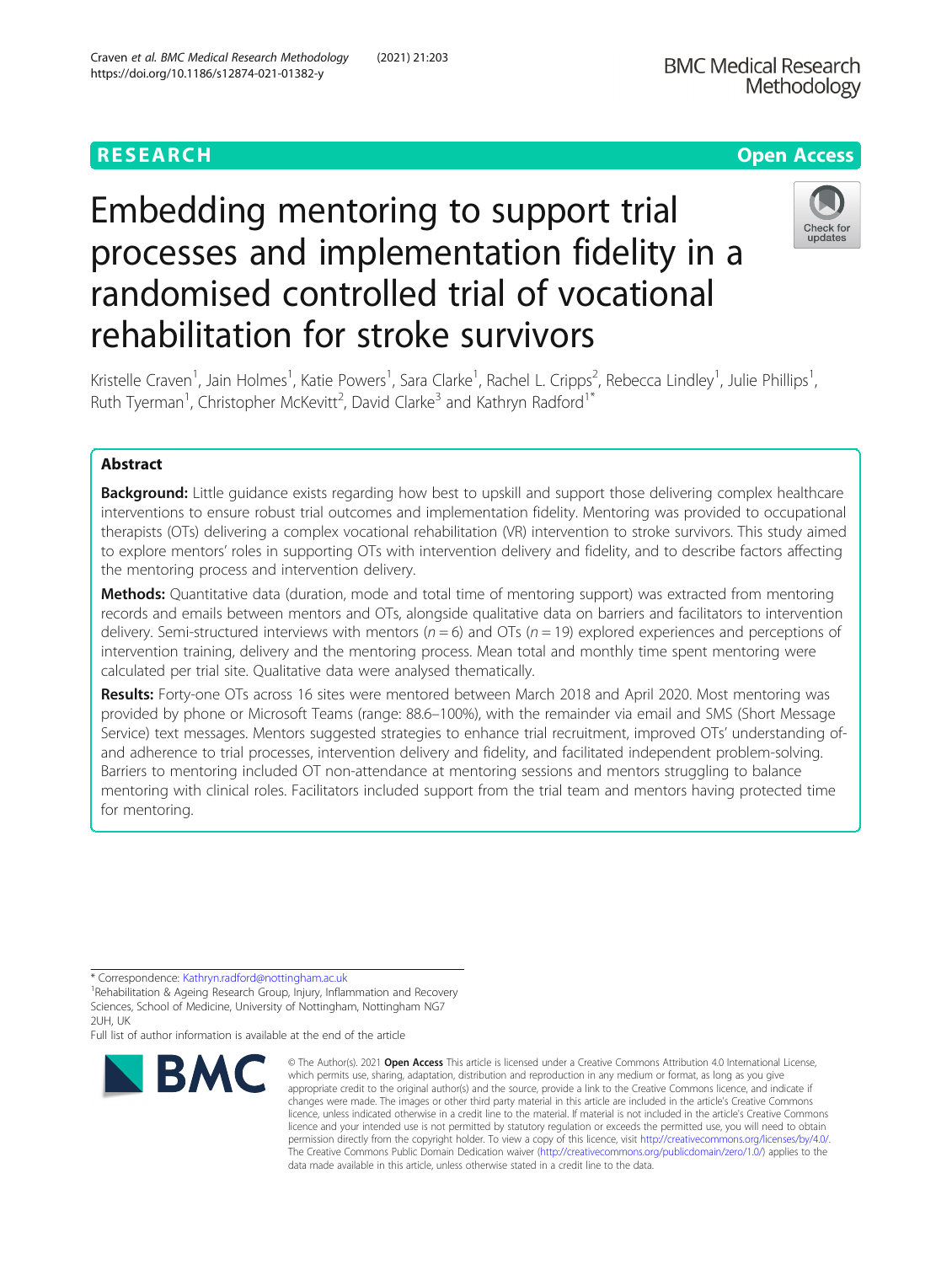**Conclusions:** Mentoring supported mentee OTs in various ways, but it remains unclear to what extent the OTS would have been able to deliver the intervention without mentoring support, or how this might have impacted fidelity. Successful implementation of mentoring alongside new complex interventions may increase the likelihood of intervention effectiveness being observed and sustained in real-life contexts. Further research is needed to investigate how mentors could be selected, upskilled, funded and mentoring provided to maximise impact. The clinical- and cost-effectiveness of mentoring as an implementation strategy and its impact on fidelity also requires testing in a future trial.

Trial registration: ISRCTN, [ISRCTN12464275](https://pubmed.ncbi.nlm.nih.gov/33298162/). Registered on 13th March 2018.

Keywords: Mentoring, Occupational therapy, Stroke, Vocational rehabilitation, Randomised controlled trial, Trial processes, Adherence, Implementation fidelity, Process evaluation

# Background

Trialists are responsible for ensuring that those delivering trial interventions are adequately prepared and supported to implement them with fidelity to ensure robust trial outcomes [\[1](#page-13-0)] and optimal participant outcomes [\[2](#page-13-0)]. While guidance describing best practice in trial management and the role of healthcare staff to deliver trial interventions exists [\[3](#page-13-0)], evidence on how best to upskill and support staff to deliver trial interventions as opposed to using experts to deliver it is lacking. This is particularly pertinent in the UK, where the funding infrastructure separates research and intervention costs and there is a requirement to use National Health Service (NHS) staff to deliver trial interventions. The premise is worthy, if staff can be trained to deliver trial interventions in real-life contexts, trial findings will be contextually relevant and may rapidly translate into practice. However, there are many obstacles which interfere with intervention delivery [\[4,](#page-13-0) [5](#page-13-0)] that need addressing to maximise trial outcomes.

Multiple strategies may be needed to support staff because barriers to delivering complex interventions with fidelity exist at organisational and practitioner levels [[1](#page-13-0), [6](#page-13-0)–[8\]](#page-14-0), although evidence on the effectiveness of these strategies is limited [[9\]](#page-14-0). In a systematic review, barriers to fidelity in delivery of rehabilitation to people with long-term neurological conditions included lack of availability of training and therapists' lack of confidence to deliver new interventions, especially where there was a gap between training and initiating intervention delivery [[4\]](#page-13-0). Implementing new interventions in clinical practice or in a trial context may require changes to the staff member's knowledge, skills, confidence, and attitudes  $[10, 11]$  $[10, 11]$  $[10, 11]$  $[10, 11]$  $[10, 11]$ , and how they put new learning into practice is complex [\[9](#page-14-0), [12](#page-14-0)–[14](#page-14-0)]. The Cochrane Effective Practice and Organisation of Care (EPOC) Group categorised implementation strategies in a taxonomy [\[15](#page-14-0), [16](#page-14-0)], including those targeting healthcare staff such as occupational therapists (OTs). Implementation strategies in stroke rehabilitation commonly included educational materials and

meetings, outreach visits and support from opinion leaders [[17\]](#page-14-0), i.e., trustworthy individuals educating staff on ways to best apply evidence to inform their practice [[18\]](#page-14-0).

A novel approach to support intervention delivery was taken in the Facilitating Return to work through Early Specialist Health (FRESH) feasibility trial of vocational rehabilitation (VR) for traumatic brain injury survivors [\[19](#page-14-0)]. A training package comprising face-to-face teaching, an intervention manual and monthly mentoring for NHS OTs delivering the intervention was provided. Key components of mentoring included determining whether the OTs were delivering the intervention as intended and providing feedback to encourage implementation fidelity. One unintended benefit was that the mentoring led to early identification of trial-related issues, timely trouble-shooting and local problem-solving [\[5\]](#page-13-0). The FRESH mentoring approach was then adapted to provide clinical supervision and promote implementation fidelity among OTs in the UK-based RE-Turn to work After stroKE (RETAKE) trial [\[20\]](#page-14-0).

The RETAKE trial aims to determine whether providing early stroke-specialist vocational rehabilitation plus usual NHS rehabilitation is more clinically and costeffective for supporting post-stroke return to work than usual care (UC) alone [[20\]](#page-14-0). This complex intervention aligns with current NHS outcomes, government policy and clinical guidelines for return to work after stroke  $[21–25]$  $[21–25]$  $[21–25]$  $[21–25]$  $[21–25]$ , and is described elsewhere  $[26]$  $[26]$ . The RETAKE intervention is individually tailored, commencing within 12 weeks of stroke onset and delivered in participants' homes or workplaces by NHS OTs for up to 12 months. In the RETAKE trial, two OTs were recruited to deliver the intervention per NHS site. This study was completed as part of the RETAKE trial process evaluation; a mixedmethods approach was taken to describe and explore the mentoring provided to RETAKE OTs.

# Methods

The aims were: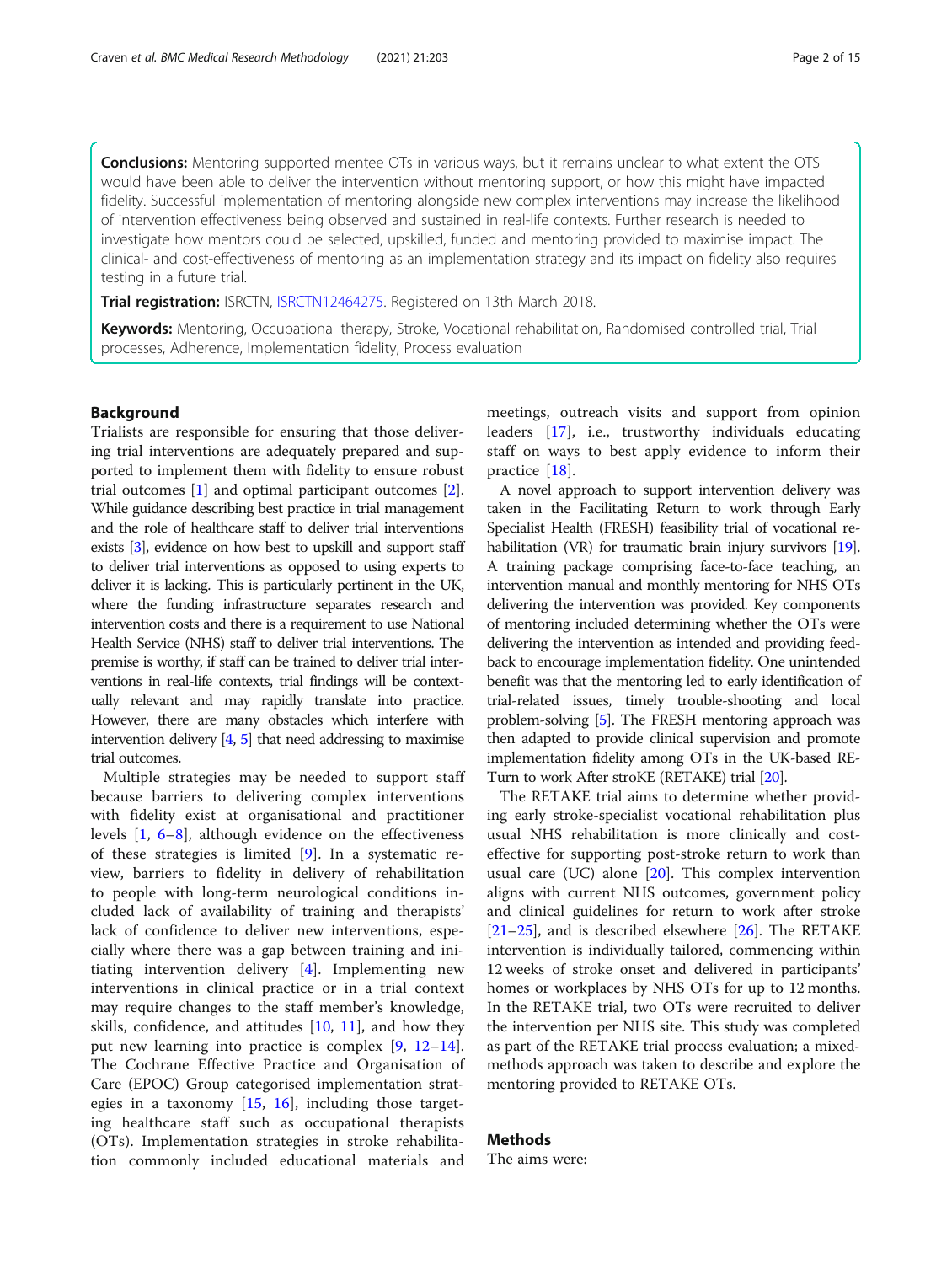- 1) To explore mentors' roles in supporting OTs with intervention delivery and implementation fidelity.
- 2) To describe factors affecting the mentoring process and intervention delivery.

The qualitative sections of this paper are reported in accordance with the Standards for Reporting Qualitative Research (SRQR) guideline [[27\]](#page-14-0). The methods described henceforth were conducted in alignment with the principles of Good Clinical Practice (GCP) [[28](#page-14-0)], and Declaration of Helsinki (1996) [\[29\]](#page-14-0). Further details of ethical approval and participant consent are included in the declarations section.

#### Training and mentoring in the RETAKE trial

A description of the core elements of the RETAKE mentoring approach can be found in Additional file [1](#page-13-0). Prior to intervention delivery, OTs attended a two-day educational meeting where they were provided with evidence on the trial intervention and taught how to deliver it and complete the trial paperwork. Educational materials were provided (e.g., intervention manual, letter and report templates). The OTs' competency to deliver the RE-TAKE intervention was assessed via case vignettes immediately following training and 6 months postrandomisation of their first participant. Low competency scores indicated that additional training/mentoring support was required, such as email support or one to one phone calls alongside group mentoring. Following initial intervention training, monthly group mentoring sessions were provided for all OTs via teleconference or Microsoft Teams. Attendees at each session included a mentor and OTs across two trial sites. Following each session, mentors completed an electronic mentoring record (Additional file [2](#page-13-0)) recording date and duration of the session, OT attendance (including reasons for nonattendance), issues and actions relating to RETAKE OTs, clinical matters, implementation of the intervention, and trial process issues. OTs could contact their mentors via phone, text or email for ad-hoc support outside of sessions; mentors recorded ad-hoc conversations via mentoring records or emails. A one-day refresher training was held 6 months later to reinforce the intervention process, facilitate peer sharing of resources and problem-solve implementation fidelity issues.

Mentors were purposively approached based on national recognition as experts, with substantial experience delivering VR to stroke and/or acquired brain injury patients. All were members of the Royal College of Occupational Therapists (RCOT) Specialist Section in Work or RCOT Specialist Section for Neurological Practice. All but one had been involved in supporting implementation of VR interventions in previous trials for people with traumatic brain injury [[5\]](#page-13-0) and stroke [[30](#page-14-0)]. They were approached by the Chief Investigator and their time costed into the grant application. Two mentors held PhDs; they delivered RETAKE intervention training and had prior experience of supporting VR delivery in research. They were embedded within the RETAKE research team and attended trial management group meetings. All mentors received training in the RETAKE mentoring process, potential sources of contamination between trial arms and how to reduce contamination risks, and how to use teleconferencing to deliver mentoring. The mentors' demographic details are presented in Table [1.](#page-3-0)

## Sampling and recruitment

All six mentors were invited to participate in interviews because they had first-hand experience of mentoring to support OTs' and insight into real-world factors influencing the implementation of the RETAKE intervention. OTs were sampled in two ways, one OT from each site was purposively selected and invited to interview to ensure geographical spread. In addition, some OTs delivering the intervention to participants randomly selected as 'longitudinal case studies' were interviewed.

Prior to interviews, mentors and OTs were given study information and opportunity to ask questions. Mentors were geographically dispersed, so consent was obtained verbally at the time of interview. OTs consented in writing at the trial outset, to provide information for the trial duration.

# Data collection

#### Semi-structured interviews

All interviews were semi-structured and audio-recorded. Interviews with mentors were conducted by two research assistants (RAs) via telephone or face-to-face for up to 1 h in February 2020. The purpose was to explore mentors' thoughts on the mentoring process, including how it may have influenced trial processes and intervention fidelity. One RA interviewed the OTs face-to-face between May 2019 and February 2020 for up to 1 h. Interviews took place once OTs had started seeing participants, to explore their experiences of training, mentoring and intervention delivery. Interview topic guides were informed by Normalisation Process Theory (see Additional files [3](#page-13-0) and [4](#page-13-0)).

## Documentary analysis

The number of sessions, emails and mentoring time provided to each OT during the study period was extracted from mentoring records and emails. Duration for individual emails was recorded as 10 min, unless otherwise specified. Emails between OTs and mentors were collated by researchers on an ongoing basis, and relevant, anonymised qualitative data extracted. Data generated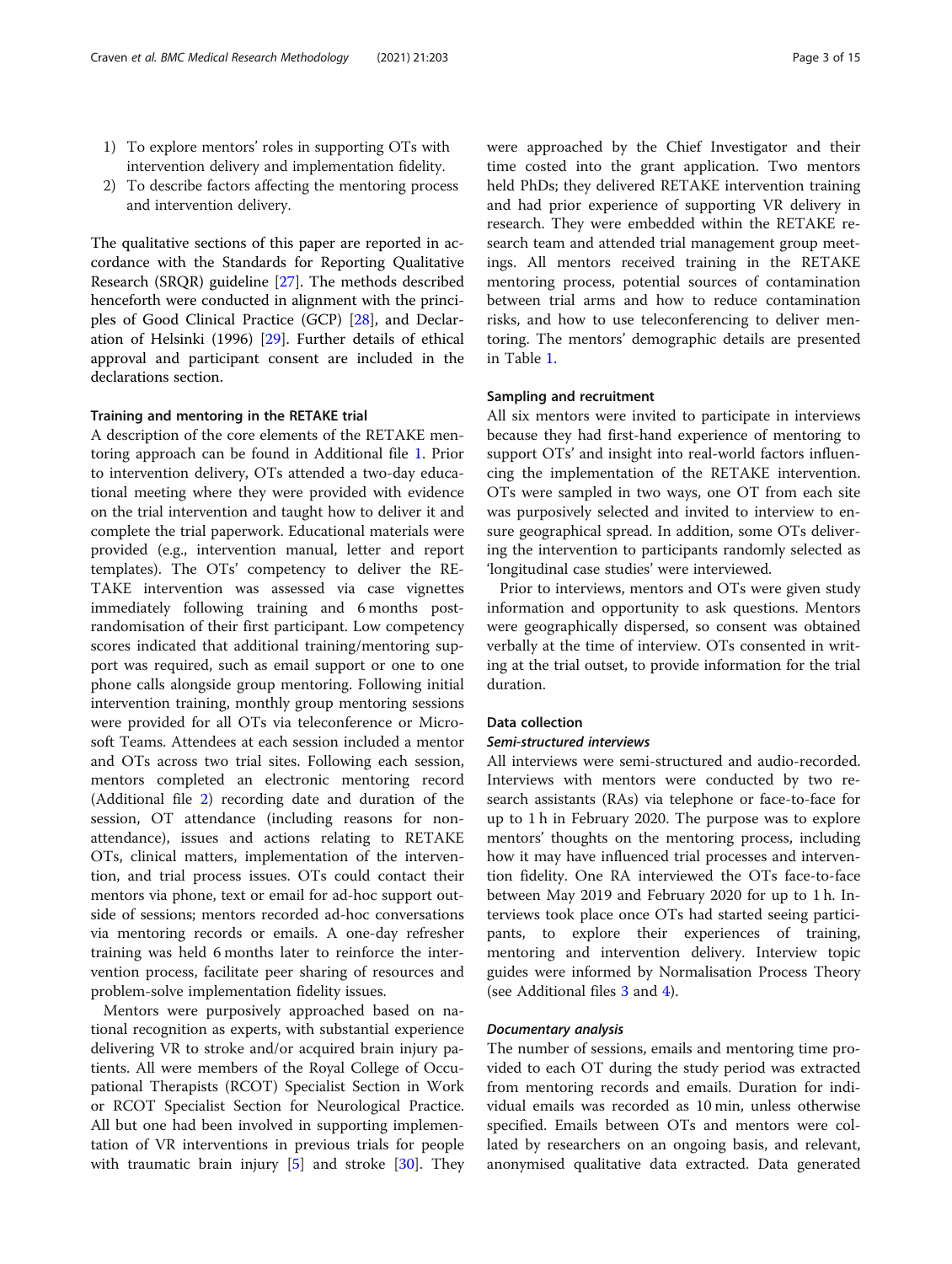# <span id="page-3-0"></span>Table 1 Demographic details of mentors and OTs interviewed

|                                                                                                                                                                  | <b>Mentors</b>                                                                                                                                                                                          | OT <sub>s</sub>                                                                                                                                         |
|------------------------------------------------------------------------------------------------------------------------------------------------------------------|---------------------------------------------------------------------------------------------------------------------------------------------------------------------------------------------------------|---------------------------------------------------------------------------------------------------------------------------------------------------------|
| Male                                                                                                                                                             |                                                                                                                                                                                                         | 1(5.3)                                                                                                                                                  |
| Female                                                                                                                                                           | 6(100)                                                                                                                                                                                                  | 18 (94.7%)                                                                                                                                              |
| Years qualified as an OT                                                                                                                                         | Mean: 29.3 (range: 18-40)                                                                                                                                                                               | Mean: 18.7 (range: 6-34)                                                                                                                                |
| Years' experience in:                                                                                                                                            |                                                                                                                                                                                                         |                                                                                                                                                         |
| Mentoring (or supervising)                                                                                                                                       | Mean: 13.4 (range: 2-35)                                                                                                                                                                                |                                                                                                                                                         |
| Stroke rehabilitation                                                                                                                                            | Mean: 13.3 (range: 2.5-22)                                                                                                                                                                              | Mean: 10.1 (range: 0-32.3)                                                                                                                              |
| Vocational Rehabilitation                                                                                                                                        | Mean: 17.8 (range: 9.5-25)                                                                                                                                                                              | Mean: 3.3 (range: 0-12)                                                                                                                                 |
| Research                                                                                                                                                         | Mean: 6.5 (range: 0-14)                                                                                                                                                                                 |                                                                                                                                                         |
| Previous research roles<br>(note: multiple roles were reported by some mentors)                                                                                  | Research Occupational Therapist (1)<br>Mentor (3)<br>Trainer for clinicians and researchers (2)<br>Completed PhD (2)<br>Research Assistant (2)<br>Research Fellow (2)                                   |                                                                                                                                                         |
| Employment circumstances/clinical roles during<br>RETAKE period (note: multiple roles were reported per<br>some individuals due to changes during RETAKE period) | Retired (1)<br>Employed in NHS senior position (2)<br>Seconded from NHS to UoN <sup>a</sup> (1)<br>Researcher at UoN (1)<br>Private VR business owner (2)<br>Retired/moved abroad later on in study (2) | Clinical Occupational Therapist (14)<br>Occupational Therapy Team Leader (3)<br>Independent Occupational Therapist (1)<br>Senior Research Assistant (1) |
| <b>NHS</b> band                                                                                                                                                  |                                                                                                                                                                                                         | Band 6 (12)<br>Band 7 (7)                                                                                                                               |
| Education <sup>b</sup>                                                                                                                                           | $DipCOTc$ (1)<br>Bachelor's degree (1)<br>Master's degree relating to OT (1)<br>Postgraduate certificate in VR (1)<br>PhD in VR research (2)                                                            | DipCOT (2)<br>Bachelor's degree (16)<br>Master's degree relating to OT, healthcare,<br>or research methods (4)                                          |

eUoN = University of Nottingham;  $\sim$  Education data missing for 3 OTs;  $\sim$  DipCOT = Diploma of the College of Occupational Therapists

between March 2018 and April 2020 enabled data capture across multiple sites from site opening until participant discharge from the RETAKE intervention (12 months post-randomisation). Examination of mentoring records and emails enabled description of factors influencing implementation fidelity and intervention delivery, and exploration of different dimensions of mentoring support during the RETAKE trial.

Data collection and analyses were underpinned by Normalisation Process Theory (NPT) [[31](#page-14-0)]. NPT has been used extensively within implementation research [[32\]](#page-14-0), and applied in the RETAKE process evaluation to evaluate how the intervention was implemented, embedded, and sustained. The core constructs of NPT (see Table [2\)](#page-4-0) were applied in the current study because mentors advised OTs on intervention delivery throughout the RETAKE trial, and were thus central to the implementation process. Similarly, OTs' experiences of training and access to mentoring provided direct insights into the implementation process.

# Data analysis

Total mentoring time per OT and per site were summed from March 2018 until April 2020 (Table [3](#page-4-0)). Time spent per mode (e.g., phone/Microsoft Teams) was calculated, as well as monthly averages per site.

Qualitative data from mentoring records, emails, and interviews with mentors and OTs were analysed in three separate thematic analyses  $[33]$  using Nvivo<sup>™</sup> version 12 [[34\]](#page-14-0), adopting a staged approach to ensure trustworthiness. This approach, described in more detail below, was designed to ensure a consistent approach to analysis of each data set. Stages included independent coding, development of coding frameworks and thematic narrative summaries and then synthesis across the qualitative data sets. An inductive approach ensured coding and theme development were data-led. A subsequent deductive approach involved reviewing data against the research questions, NPT constructs and components, and intervention logic model. This combined approach was adopted to direct focus to the research questions, whilst allowing for any important, unexpected issues to be identified.

## Analyses of interviews with mentors and OTs

Two RAs independently coded two mentor interview transcripts identifying themes and sub-themes; the same approach was taken with four OT interview transcripts. RAs then compared coding and agreed a provisional coding framework to be applied to the remaining interview transcripts. During analysis new nodes were added if indicated. One RA developed summary memos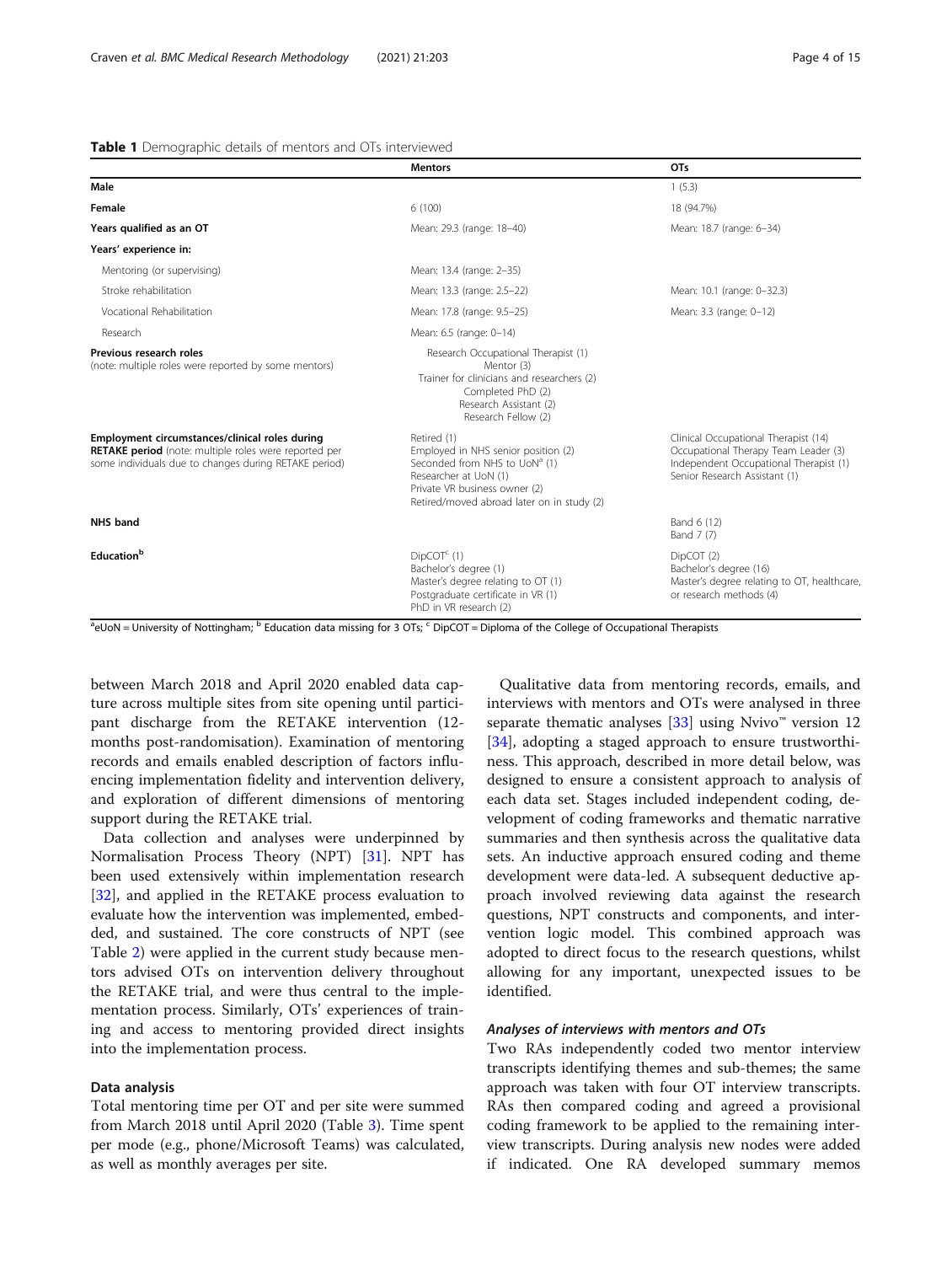# <span id="page-4-0"></span>Table 2 Definitions of the core constructs of NPT, adapted from May et al., 2015 [[31\]](#page-14-0)

| <b>NPT core construct</b>                                                                     | <b>Construct components</b>                                                                                                                                                                                                                                                                                                                                                                                                                                                                                                           |
|-----------------------------------------------------------------------------------------------|---------------------------------------------------------------------------------------------------------------------------------------------------------------------------------------------------------------------------------------------------------------------------------------------------------------------------------------------------------------------------------------------------------------------------------------------------------------------------------------------------------------------------------------|
| <b>Coherence:</b> sense-making, when faced with<br>problems of operationalising practices     | <b>Differentiation:</b> understanding how things are different<br><b>Communal specification:</b> people working together to have shared understanding of aims/objectives<br>and expected benefits<br><b>Individual specification:</b> individuals understanding their specific tasks and responsibilities<br>Internalisation: understanding the value, benefits, and importance of a set of practices                                                                                                                                 |
| <b>Cognitive participation: relational work to</b><br>build and sustain community of practice | Initiation: whether or not key people are working to drive new/modified practices forward<br><b>Enrolment:</b> organising people to collectively contribute to work involved in new practices<br>Legitimation: ensuring other participants believe they should be involved and can contribute<br><b>Activation:</b> collectively defining actions/procedures needed to sustain practice and stay involved                                                                                                                             |
| <b>Collective action:</b> operational work to enact<br>practices                              | Interactional workability: how people interact with each other, artefacts, and other practices to<br>operationalise in everyday settings<br>Relational integration: knowledge work people do to build accountability and maintain confidence<br>in a set of practices and each other as they use them<br><b>Skill set workability:</b> allocating work to people with the correct skills sets<br><b>Contextual integration:</b> allocating resources and executing protocols, policies and procedures (to<br>manage set of practices) |
| Reflexive monitoring: understanding how<br>the set of practices affect them and others        | <b>Systemization:</b> collecting info to see how effective/useful a set of practices are (e.g., randomised<br>controlled trials, anecdotes)<br><b>Communal appraisal:</b> people working together to evaluate the worth of a set of practices<br><b>Individual appraisal:</b> Individuals appraise how a set of practices affects them (as an individual) and<br>contexts in which they are set<br>Reconfiguration: appraisal work leading to attempts to redefine procedures or modify practices                                     |

|                | Site Total number<br>of months in<br>study (as of<br>1st April<br>2020) | <b>Total time mentoring</b><br>provided per site via<br>phone/Microsoft<br><b>Teams and email</b><br>(minutes) <sup>a</sup> | Percentage of<br>mentoring<br>provided per site<br>via phone or<br><b>Microsoft Teams</b> | <b>Number of ESSVR</b><br>participants per<br>site between<br>opening and April<br>2020 <sup>b</sup> | Number of OTs<br>delivering<br>intervention per<br>site during study<br>period c | Average<br>amount of<br>mentoring per<br>site per month<br>(minutes) | Average<br>number of<br><b>ESSVR</b><br>participants<br>per OT |
|----------------|-------------------------------------------------------------------------|-----------------------------------------------------------------------------------------------------------------------------|-------------------------------------------------------------------------------------------|------------------------------------------------------------------------------------------------------|----------------------------------------------------------------------------------|----------------------------------------------------------------------|----------------------------------------------------------------|
|                | 25                                                                      | 2815                                                                                                                        | 94.0                                                                                      | 26                                                                                                   | 3                                                                                | 113                                                                  | 9                                                              |
| 2              | 25                                                                      | 1086                                                                                                                        | 99.1                                                                                      | 17                                                                                                   | $\overline{2}$                                                                   | 43                                                                   | 9                                                              |
| 3              | 24                                                                      | 2514                                                                                                                        | 91.6                                                                                      | 21                                                                                                   | 2                                                                                | 105                                                                  | 11                                                             |
| $\overline{4}$ | 24                                                                      | 2324                                                                                                                        | 93.5                                                                                      | 19                                                                                                   | $\overline{4}$                                                                   | 97                                                                   | 5                                                              |
| 5              | 24                                                                      | 2840                                                                                                                        | 92.3                                                                                      | 21                                                                                                   | 3                                                                                | 118                                                                  | 7                                                              |
| 6              | 24                                                                      | 2160                                                                                                                        | 97.2                                                                                      | 30                                                                                                   | 3                                                                                | 90                                                                   | 10                                                             |
| 7              | 24                                                                      | 2906                                                                                                                        | 96.9                                                                                      | 20                                                                                                   | 2                                                                                | 121                                                                  | 10                                                             |
| 8              | 23                                                                      | 2390                                                                                                                        | 95.0                                                                                      | 8                                                                                                    | 3                                                                                | 104                                                                  | 3                                                              |
| 9              | 22                                                                      | 1119                                                                                                                        | 100.0                                                                                     | 22                                                                                                   | $\overline{2}$                                                                   | 51                                                                   | 11                                                             |
| 10             | 22                                                                      | 1206                                                                                                                        | 95.9                                                                                      | 14                                                                                                   | 2                                                                                | 55                                                                   | 7                                                              |
| 11             | 22                                                                      | 1605                                                                                                                        | 97.5                                                                                      | 14                                                                                                   | 3                                                                                | 73                                                                   | 5                                                              |
| 12             | 18                                                                      | 1600                                                                                                                        | 94.4                                                                                      | 13                                                                                                   | 2                                                                                | 89                                                                   | 7                                                              |
| 13             | 18                                                                      | 1053                                                                                                                        | 97.2                                                                                      | 13                                                                                                   | 2                                                                                | 59                                                                   | 7                                                              |
| 14             | 17                                                                      | 1400                                                                                                                        | 96.4                                                                                      | 6                                                                                                    | 2                                                                                | 82                                                                   | 3                                                              |
| 15             | 8                                                                       | 612                                                                                                                         | 100.0                                                                                     | 7                                                                                                    | $\overline{4}$                                                                   | 77                                                                   | $\overline{2}$                                                 |
| 16             | 14                                                                      | 1490                                                                                                                        | 92.6                                                                                      | 11                                                                                                   | 2                                                                                | 106                                                                  | 6                                                              |

# Table 3 Breakdown of mentoring support provided to OTs at RETAKE sites: March 2018–April 2020

<sup>a</sup>lt was anticipated that pre-planned mentoring sessions would last approximately 60 min, with two sites attending each session. The grand total for this column does not thus reflect the total time mentoring was provided across sites<br><sup>b</sup>Each ESSVR participant was treated for up to 12 months post-randomisation

c 1–2 OTs delivered the RETAKE intervention per site at any one time; OTs who left were replaced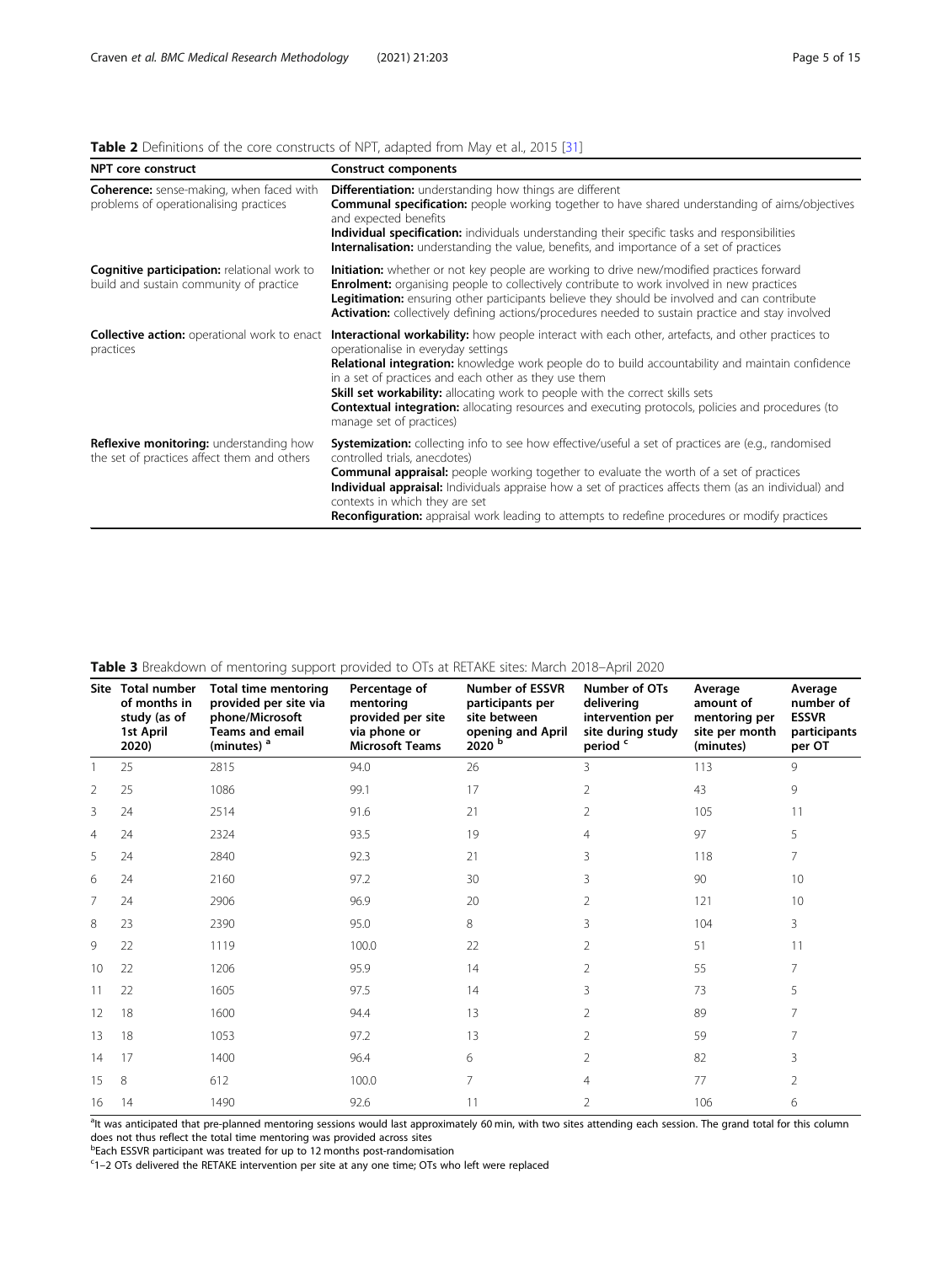synthesising findings per theme using the deductive approach described above. Memos were reviewed by the team to clarify and confirm explanations.

# Analysis of mentoring records and emails

Two RAs coded data extracted from the mentoring records and emails to identify provisional themes and subthemes, and then met to review coding and agree themes and sub-themes. Themes and corresponding data were checked independently by a third RA, and disagreements resolved through discussion. Themes and sub-themes were then reviewed by the team.

#### Researcher characteristics and trustworthiness

RAs were Psychology graduates with qualitative research experience. To increase rigour, various measures were undertaken [[35,](#page-14-0) [36](#page-14-0)]. To ensure credibility, annotations were made during coding and theme collation stages in analyses, recording RAs' thoughts on patterns emerging through the data. RAs and senior researchers regularly discussed development of interpretations and plans for action. An RA examined findings across the qualitative and quantitative analyses and across trial sites as part of data triangulation  $\left[35\right]$  $\left[35\right]$  $\left[35\right]$  to address the following research questions: 1) How was mentoring delivered?; 2) How did mentors support OTs with intervention delivery?; and 3) What have we learned? Transferability was ensured through description of study boundaries, including: Number of sites contributing to the data; numbers of mentor and OT participants involved; and data collection methods. Confirmability was ensured through multiple RAs and senior research staff being involved in creation of the interview topic guides and in review of themes in qualitative analyses.

# Results

Table [1](#page-3-0) provides demographic details for mentors ( $n = 6$ ) and OTs ( $n = 19$ ) interviewed. Data were extracted from 184 mentoring records and 240 emails between March 2018 and April 2020.

Themes identified across the qualitative analyses related to delivery of mentoring, benefits of mentoring for OTs and for trial implementation, facilitators and barriers to mentoring, and implications for future provision of similar mentoring approaches. Themes, sub-themes and examples of data are presented as follows. Within the text and Table [4](#page-6-0) NPT constructs and components have been highlighted, and influences on the mentoring process and RETAKE intervention delivery identified to help explain findings. Within the 'delivery of the mentoring' theme,' reference has also been made to quantitative data from the mentoring records to demonstrate the mode and time spent mentoring each site per month.

## Delivery of the mentoring

# Coherence and cognitive participation: preparation of mentors to deliver the mentoring

In addition to training on the RETAKE mentoring process, mentors reported that attending training for OTs at trial outset improved their understanding of trial processes and the RETAKE intervention. This ensured coherence by facilitating shared understanding of the intervention's aims, objectives and potential benefits. Attending the training also enabled mentors to meet OTs face-to-face and learn about their backgrounds and possible site-related challenges.

"It's just nice to meet people and find out where they came from and also what the challenges were of working within their Trust." [Interview with Mentor 1]

All six mentors had extensive experience delivering VR, often with focus on neurological conditions such as stroke or traumatic brain injury. This experience enabled reflection on times they had been in similar situations and use of those experiences to guide OTs.

"And obviously I've got experience to draw on as well so that if people hadn't, you know, I can say, "Well, I had something similar and I found that this worked." [Interview with Mentor 1]

The combination of mentors' VR backgrounds and understanding of the trial, RETAKE intervention and OTs' potential site-related challenges exemplifies cognitive participation because it suggests they were the right people to support delivery of the RETAKE intervention.

# Collective action: monthly mentoring sessions and additional support

Two mentors experienced initial difficulties knowing which OTs were speaking when delivering mentoring by teleconference. They developed strategies for overcoming this, such as asking OTs to say each other's names when speaking, making notes per OT, and planning an agenda.

" … I'd never done that [teleconference mentoring]. So it was a little daunting for me and I had to sort of devise my own systems of how I recorded it and how it could be – how to recognise people's voices … " [Interview with Mentor 2]

The adaptability of mentors and OTs in devising strategies to overcome initial challenges demonstrates collective action, through their work to operationalise the group teleconference format.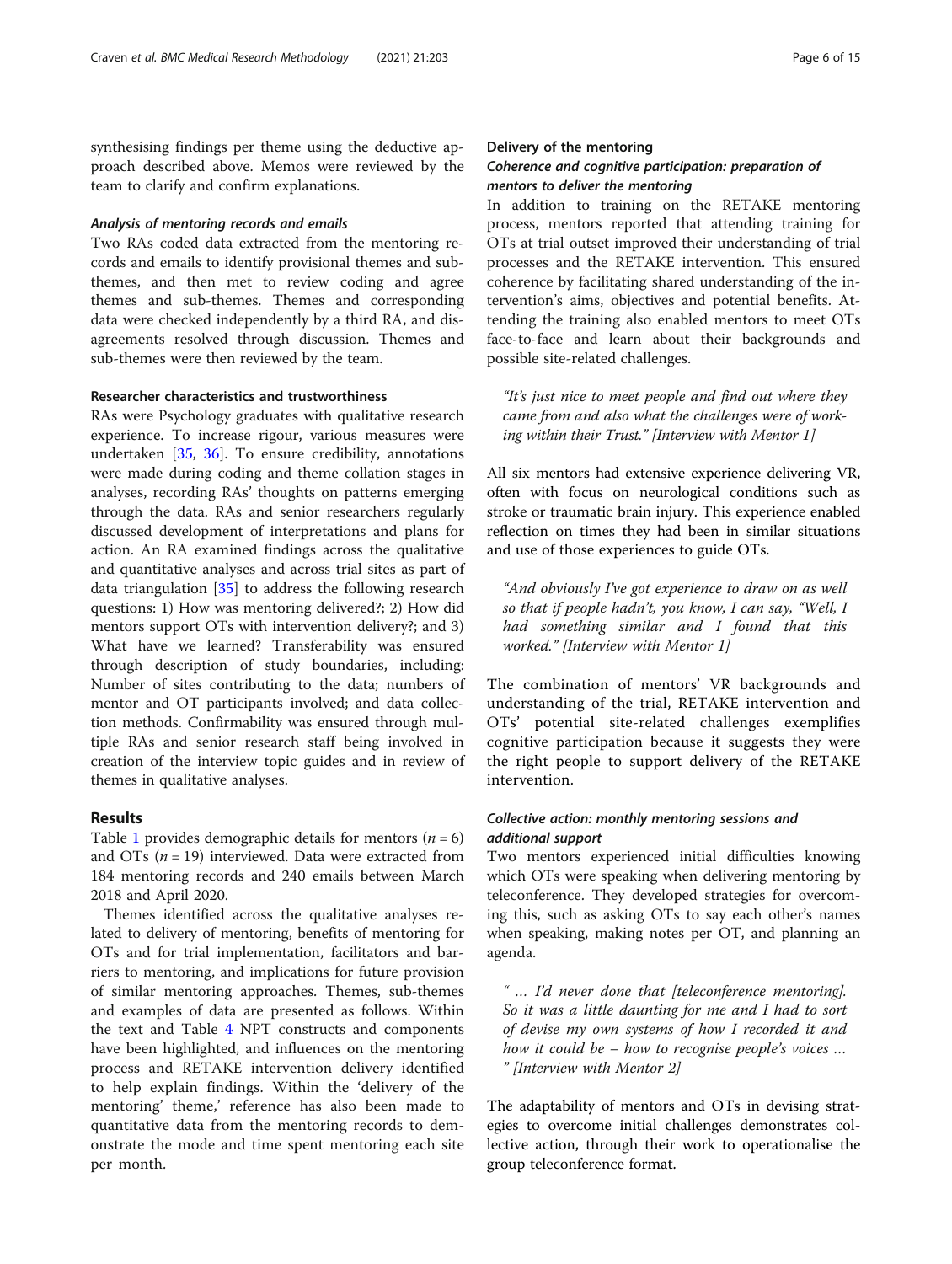| Themes and sub-<br>themes                                          | <b>NPT</b><br>constructs<br>and<br>components                                                                                                                                                     | <b>Facilitators to mentoring and RETAKE</b><br>intervention delivery, coded by NPT components by NPT components (source of data)<br>(source of data)                                                                                                                                                                                                                                                                                                                                                                                                                                                                                                       | Barriers to RETAKE intervention delivery, coded                                                                                                                                                                                                                                                                                                                                                                                                                                                                                                                                                                                                                        |
|--------------------------------------------------------------------|---------------------------------------------------------------------------------------------------------------------------------------------------------------------------------------------------|------------------------------------------------------------------------------------------------------------------------------------------------------------------------------------------------------------------------------------------------------------------------------------------------------------------------------------------------------------------------------------------------------------------------------------------------------------------------------------------------------------------------------------------------------------------------------------------------------------------------------------------------------------|------------------------------------------------------------------------------------------------------------------------------------------------------------------------------------------------------------------------------------------------------------------------------------------------------------------------------------------------------------------------------------------------------------------------------------------------------------------------------------------------------------------------------------------------------------------------------------------------------------------------------------------------------------------------|
| Delivery of the mentoring                                          |                                                                                                                                                                                                   |                                                                                                                                                                                                                                                                                                                                                                                                                                                                                                                                                                                                                                                            |                                                                                                                                                                                                                                                                                                                                                                                                                                                                                                                                                                                                                                                                        |
| Preparation of<br>mentors to deliver<br>the mentoring              | Coherence:<br>- Communal<br>specification<br>Cognitive<br>participation:<br>- Initiation                                                                                                          | Communal specification: RETAKE training increased<br>mentors' understanding of the RETAKE intervention,<br>ensuring they had a shared understanding of its<br>aims/objectives and expected benefits (Mentor<br>interviews)<br>Initiation: Attendance of RETAKE training increased<br>mentors' understanding of the clinical/research<br>processes and OT's unique contextual challenges.<br>This, along with their VR backgrounds, suggests they<br>were the right people to drive delivery of the<br>RETAKE intervention (Mentor interviews)                                                                                                              |                                                                                                                                                                                                                                                                                                                                                                                                                                                                                                                                                                                                                                                                        |
| Monthly mentoring<br>sessions and<br>additional support            | Collective<br>action:<br>- Interactional<br>workability                                                                                                                                           | Interactional workability: The adaptability of the<br>mentors (e.g., devising strategies) and cooperation<br>from and between OTs suggests they interacted well<br>with one another to operationalise the group<br>teleconference format (Mentor interviews)                                                                                                                                                                                                                                                                                                                                                                                               |                                                                                                                                                                                                                                                                                                                                                                                                                                                                                                                                                                                                                                                                        |
|                                                                    |                                                                                                                                                                                                   | The benefits of mentoring for OTs and trial implementation                                                                                                                                                                                                                                                                                                                                                                                                                                                                                                                                                                                                 |                                                                                                                                                                                                                                                                                                                                                                                                                                                                                                                                                                                                                                                                        |
| Strategies to<br>facilitate recruitment -<br>into the RETAKE trial | Coherence:<br>Internalisation<br>Cognitive<br>participation:<br>- Activation<br>Collective<br>action:<br>- Interactional<br>workability                                                           | Activation: Mentors defined actions with OTs to<br>prompt recruiters and help on wards, thus helping<br>to sustain increase recruitment rates (Mentoring<br>records/emails)<br>Interactional workability: Following communication<br>with mentors, OTS and Principal Investigators<br>worked together to prompt recruiters and help on<br>wards, thus helping to increase and sustain<br>recruitment (Mentoring records/emails)                                                                                                                                                                                                                            | Internalisation: Lack of referrals occurred in one site<br>due to staff not understanding the potential value of<br>the RETAKE intervention for stroke survivors with low<br>level impairments (Mentor interviews)                                                                                                                                                                                                                                                                                                                                                                                                                                                     |
| Support with trial<br>processes                                    | Coherence:<br>- Individual<br>specification<br>Cognitive<br>participation:<br>- Activation<br>Collective<br>action:<br>- Relational<br>integration                                                | Individual specification: Mentors helped OTs<br>understand their tasks/responsibilities in trial<br>processes, e.g., trial paperwork (Mentor interviews)<br>Activation: OTs did not always have time to<br>complete RETAKE paperwork. Mentors provided<br>practical solutions to speed up and sustain<br>paperwork completion (Mentoring records/emails)<br>Relational integration: Regular communication across<br>the central RETAKE team, mentors, and OTs helped<br>build accountability and confidence in each other's<br>abilities (e.g., OTs avoiding contamination) (Mentor<br>interviews)                                                         |                                                                                                                                                                                                                                                                                                                                                                                                                                                                                                                                                                                                                                                                        |
| Support with<br>applying newly<br>acquired knowledge               | Coherence:<br>- Individual<br>specification<br>Collective<br>action:<br>- Contextual<br>integration                                                                                               | Individual specification: Mentors helped OTs to<br>understand their specific tasks and responsibilities<br>when creating an individually tailored VR treatment<br>plan (Mentoring records/emails)<br>Contextual integration: Mentors signposted OTs to<br>relevant local and national resources to support their<br>delivery of the RETAKE intervention (Mentoring<br>records/emails)                                                                                                                                                                                                                                                                      |                                                                                                                                                                                                                                                                                                                                                                                                                                                                                                                                                                                                                                                                        |
| Support for<br>delivering the<br>intervention with<br>fidelity     | Coherence:<br>Internalisation<br>- Differentiation<br>- Individual<br>specification<br>Cognitive<br>participation:<br>- Initiation<br>- Enrolment<br>- Legitimation<br>- Activation<br>Collective | Internalisation: All OTs interviewed believed in the<br>value of all or some the RETAKE intervention's core<br>components (OT interviews)<br>Individual specification: Mentors helped OTs<br>understand their tasks/responsibilities for delivering<br>the intervention with fidelity, e.g., to start working<br>with participants within 12 weeks of their stroke, to<br>avoid discharging participants as soon as they had<br>returned to work (Mentor interviews, mentoring<br>records/emails)<br>Legitimation: Mentors reassured OTs that they were<br>"on the right track" and had not failed if a<br>participant had not been able to return to work | Internalisation and differentiation: Unsupportive<br>managers may not have understood the potential<br>value of the RETAKE intervention, nor understood<br>how it differed from usual care (OT interviews,<br>mentoring records/emails, mentor interviews)<br>Initiation and enrolment: OTs were sometimes<br>expected to deliver RETAKE in usual hours and were<br>pressurised to stay on top of usual caseloads.<br>Collective contribution to RETAKE intervention<br>delivery may not have always been organised<br>beforehand, and/or key senior staff involved to drive<br>implementation of the intervention (Mentor<br>interviews and mentoring records/emails) |

# <span id="page-6-0"></span>Table 4 NPT constructs and components coded per sub-theme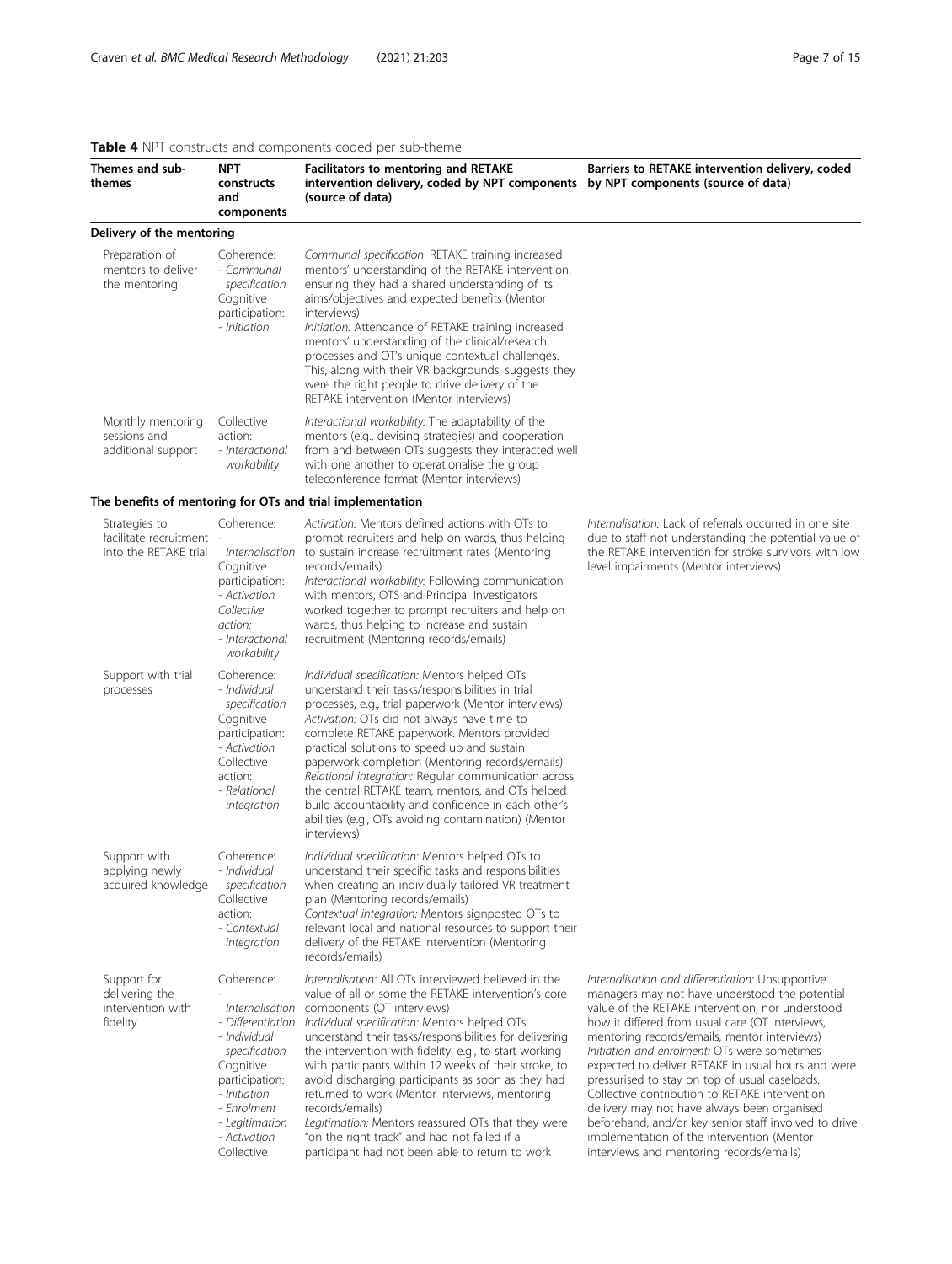| Themes and sub-<br>themes                                             | <b>NPT</b><br>constructs<br>and<br>components                                                                                         | <b>Facilitators to mentoring and RETAKE</b><br>intervention delivery, coded by NPT components<br>(source of data)                                                                                                                                                                                                                                                                                                                                                                                                                                                                                                                                                             | Barriers to RETAKE intervention delivery, coded<br>by NPT components (source of data)                                                                                                                                 |
|-----------------------------------------------------------------------|---------------------------------------------------------------------------------------------------------------------------------------|-------------------------------------------------------------------------------------------------------------------------------------------------------------------------------------------------------------------------------------------------------------------------------------------------------------------------------------------------------------------------------------------------------------------------------------------------------------------------------------------------------------------------------------------------------------------------------------------------------------------------------------------------------------------------------|-----------------------------------------------------------------------------------------------------------------------------------------------------------------------------------------------------------------------|
|                                                                       | action:<br>- Interactional<br>workability                                                                                             | (Mentor interviews)<br>Legitimation: OTs felt able to contact mentors if they<br>needed reassurance they had taken the right steps<br>with RETAKE intervention delivery (OT interviews)<br>Activation: Mentors supported OTs with knowing<br>how to manage interactions with employers,<br>including those who were difficult to engage<br>(Mentor interviews)<br>Interactional workability: Mentors supported OTs with<br>knowing how to interact with their managers to<br>operationalise RETAKE intervention delivery in their<br>setting (Mentor interviews)                                                                                                              | Legitimation: Some unsupportive managers may not<br>have believed their OTs should be involved in<br>RETAKE, e.g., some managers themselves were new<br>had not been formally introduced to RETAKE (OT<br>interviews) |
| Facilitation of<br>independent<br>problem-solving<br>and peer support | Cognitive<br>participation:<br>- Activation<br>Collective<br>action:<br>- Interactional<br>workability<br>- Relational<br>integration | Activation: OTs' learning was supported by mentors'<br>facilitation of conversations during mentoring<br>sessions, enabling collective problem-solving to take<br>place (OT interviews)<br>Interactional workability: Some OTs had regular<br>contact with site partners (e.g., peer supervision,<br>joint visits to participants) to support<br>operationalisation of RETAKE intervention delivery in<br>their area (OT interviews)<br>Relational integration: OTs had regular contact with<br>mentors, other OTs, and site partners to freely<br>discuss caseloads, thus building accountability and<br>confidence in their RETAKE intervention delivery (OT<br>interviews) |                                                                                                                                                                                                                       |

Table 4 NPT constructs and components coded per sub-theme (Continued)

Mentoring records and emails demonstrated 41 OTs across 16 trial sites participated in mentoring (Table [3](#page-4-0)). It was mostly provided by phone or Microsoft Teams (range across sites: 88.6 to 100%), with the remainder via email. Where reported, reasons for non-attendance included OT sickness, annual leave, clinical commitments, technical issues, or redeployment during the Covid-19 pandemic. During this period, 9 OTs across 7 sites left RETAKE to go on maternity leave  $(n = 2)$ , start new jobs in other Trusts or services  $(n = 6)$ , or left due to pressures from their usual clinical role ( $n = 1$ ). As Table [3](#page-4-0) indicates, site 2 received the least mentoring with OTs receiving, on average, 43 min per month during the study period. In this site one OT left in August 2019 and was never replaced. The remaining OT was a manager and reportedly didn't have time to attend mentoring sessions. Three sites received close to the expected 60 min of mentoring per month (sites 9, 10, and 13), and twelve sites received more time (range of averages per month: 73–121 min), which included additional mentoring via phone/Microsoft Teams and email. Known reasons for additional support included larger caseloads (so more participants to be discussed) in sites 1 and 6, OTs being less confident about delivering the intervention (sites 3, 7, 8 and 15), low scores on RETAKE competency assessments (sites 1, 4, 5, 7, 11, 15, and 16), and site-specific issues related to set-up, funding, intervention

delivery, and management issues (sites 7, 11, 12, and 14). OT turnover at 7 sites (sites 1, 4, 5, 6, 8, 11, and 15) meant that replacement OTs required more support because they were new to the trial and intervention delivery.

Qualitative analyses of interviews and mentoring records and emails demonstrated that ad-hoc support was provided to OTs via phone, email and/or SMS text message. In contrast to data in Table [4,](#page-6-0) two mentors interviewed described receiving infrequent queries for additional support, although another reported that some OTs habitually phoned her for advice. This might be partially explained by the fact that mentors arranged additional mentoring sessions for OTs unable to make the planned session, thus increasing the total amount of support provided. Additionally, two mentors left during the study period, due to long-term sickness or moving overseas.

Six of the 19 OTs reported that monthly mentoring sessions plus ad-hoc, additional support provided enough opportunity to engage with their mentor and other OTs.

"I think once a month is enough … But also, [mentor] has said that we can contact her in between. So if we've got something pressing, we can email her or have a conversation with her in between.." [OT 18 from site 10]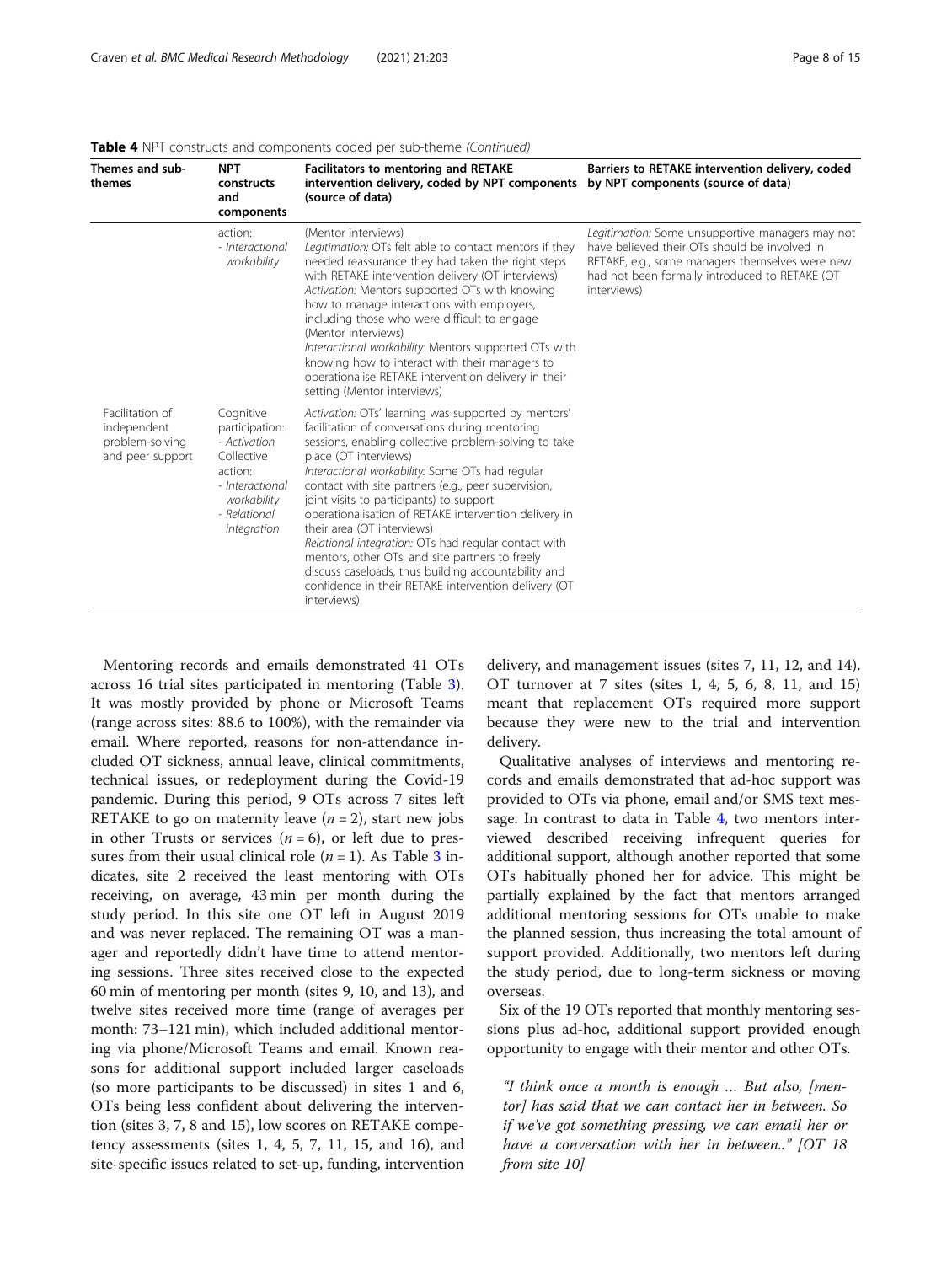# The benefits of mentoring for OTs and trial implementation

# Coherence, cognitive participation and collective action: strategies to facilitate recruitment to the RETAKE trial

Delays in referrals prevented OTs from delivering early intervention to participants. One mentor reported that recruiters in one site lacked understanding as to why stroke survivors with low level impairments needed support for returning to work, demonstrating lack of understanding of the aims of the trial and intervention (i.e., coherence) among recruiters.

"And they [recruiters] never gave a thought to what happens about work because there was always another service that would deal with that in their minds. So asking them to think differently was quite a challenge." [Interview with Mentor 2]

Mentoring records and emails indicated that recruitment was sometimes paused because recruiting staff did not have capacity to recruit new participants. In these instances, cognitive participation and collective action were demonstrated because mentors worked with OTs to define strategies to increase and sustain trial recruitment, e.g., OTs prompting recruiters to increase efforts and offering help in recruiting. Following this communication and by involvement of Principal Investigators (PIs), recruitment increased. Other solutions included clarification of eligibility queries and encouraging OTs to obtain consent to follow-up even if in doubt of eligibility.

# Coherence: and collective action: support with trial processes

Across mentoring records and mentor interviews a key aspect of the mentors' role at the trial outset included answering OT's queries about trial processes, e.g., when and how to complete trial case reporting forms, writing letters to participants and employers. If mentors were uncertain they sought clarification from the trial team. One mentor described reassuring community-based OTs that they could visit participants in acute settings, ensuring participants were seen within trial timelines (initial assessments were due within 2 weeks of randomisation).

"I was like well, you know, it's been agreed as part of the trial that you can in-reach and you can go and see people in A&E, and it just took a lot of sort of reassuring them (laughs) that they weren't breaking any rules … ." [Interview with Mentor 2]

Mentors supported OTs in developing coherence by helping them understand their tasks and responsibilities in relation to the trial. According to mentors, the sessions provided a safe place to confidentially discuss caseloads. Mentoring records demonstrated that contamination issues (e.g., usual care therapists learning about and applying the RETAKE intervention) were discussed in sessions and actions planned. For example, seeking advice from the trial team, or advising the OT on direct action.

"We discussed how to avoid contamination and agreed; see the pt alone at the end of the session for voc [vocational rehabilitation] conversation. Educate the other therapists not to copy what has been said/ done by the RETAKE OT and just note pt seen by RETAKE OT in standard notes." [Email from mentor to mentee OT, 14/01/19]

Regular communication between OTs, mentors, and the trial team led to collective action through building of accountability and confidence in each other's abilities (e.g., OTs avoiding contamination).

Mentoring records/emails also showed that OTs reported they did not always have enough time to complete trial documentation. Cognitive participation was demonstrated when mentors worked with OTs to collectively define practical solutions to speed up and sustain trial documentation .

"[RETAKE OTs] said they were writing letters after seeing pts but also writing continuation sheets... We discussed this and they agreed they could write 'see letter' on the continuation sheet … " [Mentoring Record 21/11/18]

# Coherence and collective action: support with applying newly acquired knowledge

Four mentors stated that many OTs needed their support to apply newly acquired knowledge of VR, and both mentors and mentoring records indicated that OTs were sometimes unsure what VR treatment plans would look like. Mentors supported OTs in developing coherence by them on the tasks and responsibilities required when creating VR treatment plans.

"Therapist unclear what voc [vocational] support to offer at this point. Reassured ok still very early stages. Talked through establishing job demands, using job description/break down of job, relating to current activity, how to establish grade plan of activity at home to test out and build up skills." [Mentoring Record 06/08/18]

Mentors had extensive knowledge of resources to facilitate return to work after stroke. Mentoring records and emails indicated that many resources were provided by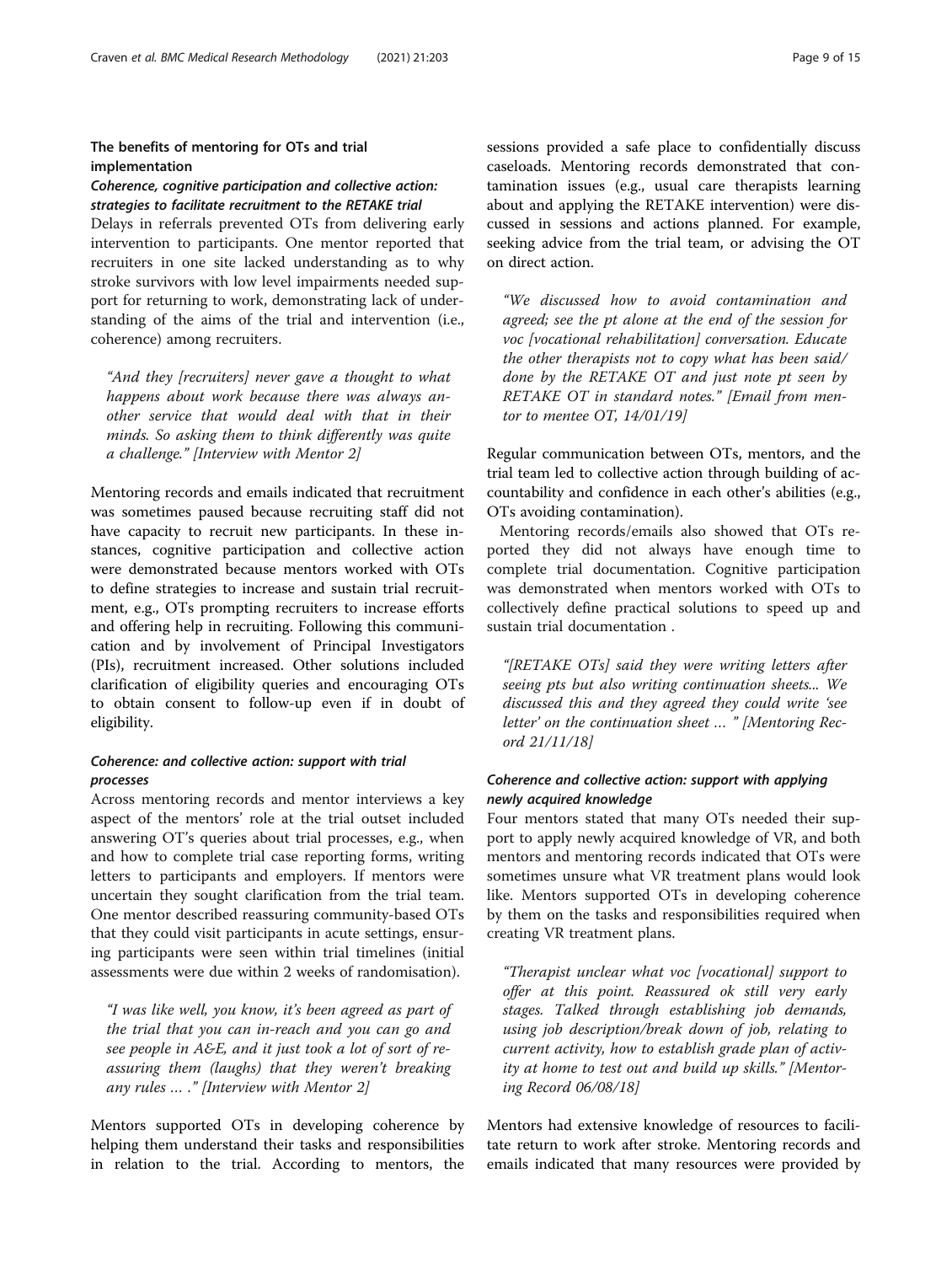mentors to individual OTs, or to all OTs if seen as relevant to all. Collective action was evident with mentors advising OTs on use of these resources and signposting to relevant training to support their use.

# Coherence, cognitive participation and collective action: support for delivering the intervention with fidelity

All 19 OTs interviewed demonstrated evidence of coherence, because they believed in the value of the RETAKE intervention. Their most frequently valued components including early intervention, case coordination and opportunity to build relationships between employers and participants. Ten OTs explained that mentoring facilitated intervention delivery through the advice and best practice examples shared. Interviews with mentors and mentoring records and emails indicated that mentors supported OTs in developing coherence by advising OTs on their tasks and responsibilities for delivering core components of the RETAKE intervention. Mentors also facilitated OTs' adherence to the trial protocol during intervention delivery. For example, by advising OTs to start working with participants early (i.e., within 12 weeks of their stroke) and ensuring OTs did not discharge participants as soon as they had returned to work.

"One participant discharged after 2 weeks back at work, had spoken with manager who was happy with performance. Advised that I felt this was too early for discharge and that she [OT] should be establishing a mechanism for keeping in touch and follow up." [Mentoring Record 20/11/18]

Mentors also provided guidance on participants' access to benefits, tailoring interventions according to clinical assessment results, and working with employers.

"I think one of the common themes that comes up is around talking about how they [OTs] manage employers, or how they manage the interactions with employers, or employers who are not really engaging with them." [Interview with Mentor 5]

OTs frequently lacked confidence in working with employers as it was unchartered territory for many. In addition to managing difficult or non-engaging employers, mentors supported OTs' progression to cognitive participation by advising them on employer expectations, ensuring clarity in the structure, content and expected outcomes of interactions, and tailoring their communication styles. Four mentors explained that they provided reassurance to OTs, that what they were doing- or had done was appropriate or, "on the right track." Mentors demonstrated cognitive participation by supporting OTs in believing they were contributing to the RETAKE trial. Further evidence for this came from OTs reporting occasional checks with mentors that they were following the right steps with intervention delivery, and from mentoring records and emails.

"You wanted to just to check you had thought of everything – which you had. Well done." [Email from mentor to mentee OT, 05/02/2020]

A common issue was that OTs were hindered from starting the RETAKE intervention early, and delivering it at the required intensity, duration, and dose. Across mentor interviews and mentoring records and emails, common reasons included staff shortages and pressures from UC workloads. Three mentors and several mentoring records and emails highlighted unsupportive management issues, leading to increased pressures on OTs to prioritise UC over RETAKE, refusal to let OTs take on any more RETAKE participants, and pressure to drop out of RETAKE altogether. In these instances, coherence and cognitive participation did not seem evident among managers; mentors responded by engaging in collective action to support OTs.

"[RETAKE OT] had been told by their manager that their usual care caseloads takes priority as that was what they were commissioned to do but you rightly reminded them that the trust was being paid to carry out research so the RETAKE pts must be seen as prescribed." [Email from mentor to mentee OT, 13/02/19]

OTs across two sites reported that where their managers had not been supportive it had been due to a change in management during the RETAKE study period, and the new managers not having had a formal introduction to RETAKE.

" … with my new manager who didn't know anything about Retake, she kind of inherited our team, I had to explain it all to her and I am not sure, because she has just got so much to do, they have restructured and she has got loads of teams now … I am not sure if she ever really kind of understood what was going on with it … " [RETAKE OT 30, Site 15]

# Cognitive participation and collective action: facilitation of independent problem-solving and peer support

Cognitive participation was evident because five mentors reported encouraging OTs to independently problemsolve, with mentors providing guidance where necessary. All OTs in the session were encouraged to share advice to facilitate peer support.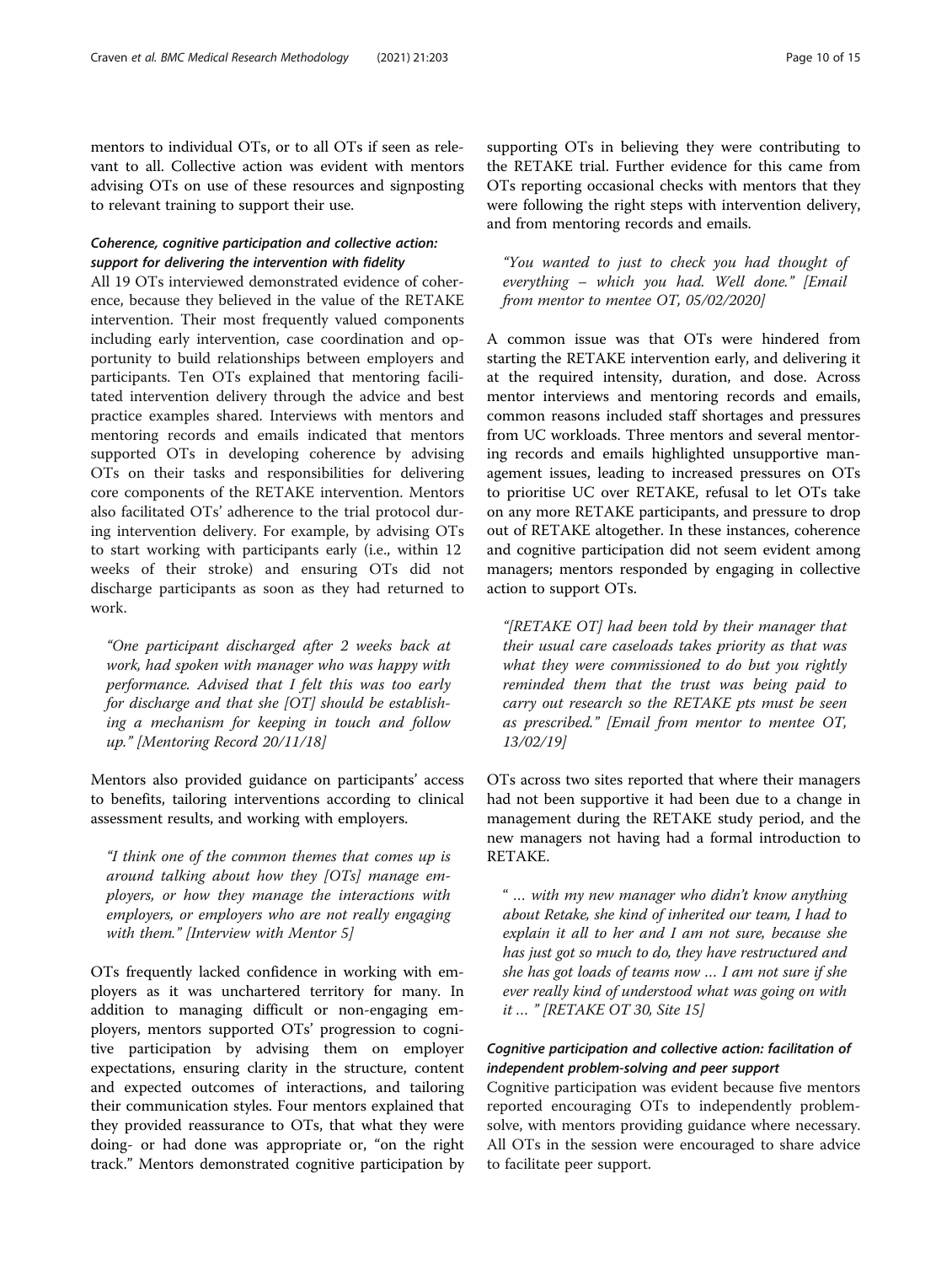"I guess my role is to try and facilitate a discussion amongst the team where they can do some shared learning … it's not about me giving answers but trying to facilitate a discussion to draw people in … " [Interview with Mentor 3]

OTs reported their learning was supported by this facilitation of meaningful conversations; seven agreed that mentoring sessions enabled problem-solving, through input from their peers and reassurance from the mentor.

" … if situations come up there are other people that can sometimes also give advice, you know, I tried this with my patient, or you can advise them on this or whatever..." [OT 36, Site 9]

Frequent liaison with other RETAKE OTs at the same site (i.e., a site partner) was beneficial. Mentoring records showed that OTs within sites (and sometimes across sites) met regularly for peer support and visited participants together when an OT lacked confidence. OTs across 7 of the 11 sites represented in the interviews reported they were able to regularly gain peer support from site partners outside of mentoring sessions. Three of the 19 OTs interviewed reported that regular contact with their site partner provided a safety net and opportunity to talk freely about participants.

"I work really closely with my other counterpart that's doing the RETAKE. Having somebody else has been really, really valuable because you can't talk to anyone at work about it. You don't want to bug people sort of from RETAKE all the time." [OT 6, Site 3]

In contrast, four OTs with little contact with site partners reported feeling isolated.

"I still feel quite alone in it all, I know [site partner] is there if need be, having said that we have been trying to communicate all day yesterday and failed." [OT 24, Site 12]

Overall, regular communication between mentors and OTs (including other OTs at the same site or different sites) enabled collective action because it provided opportunity to discuss caseloads and conduct joint visits, thus building accountability and confidence in intervention delivery and supporting local operationalisation of RETAKE intervention delivery.

# Facilitators and barriers to the mentoring process Facilitators to the mentoring process

For mentors, the most important facilitator to the mentoring process was support from the RETAKE trial team, including two mentors who were also members of this team. Four mentors reported receiving support with administration, trial processes and/or mentoring itself (e.g., advice on communication style with mentees). Two mentors also mentioned time availability as a facilitator to the mentoring process, as being retired or working parttime enabled them to provide support when necessary.

"I've always tried to keep the mentoring on a Monday because that's the day I didn't work … I certainly didn't find it difficult if OTs contacted me to say, could we have a phone call?" [Interview with Mentor 5]

# Barriers to the mentoring process

In contrast, two mentors found it difficult to juggle mentoring with their usual work, leaving them "overwhelmed" as one mentor put it. Another reported having to conduct some mentoring sessions via phone in her car between home visits, and she found it difficult disengaging from one work activity to the next.

"Monday was the only day that worked for all the people in each group as it were … the days where it was a challenge was where I had [home] visits … I would be in the car and I did one or two mentoring sessions on my phone in the car, just park up somewhere, and then went off to my next visit." [Interview with Mentor 6]

A common barrier to the mentoring process was nonattendance of OTs at mentoring sessions; this was reported by three mentors as well as mentoring records and emails. Mentors' perceived reasons for nonattendance included OTs having competing priorities in their usual caseloads, OTs needing to cover for colleagues on maternity- or sick leave, a rigid 'clocking off' mentality preventing OTs from attending sessions outside of their working hours, and a lack of confidence in participating in sessions and/or delivering the intervention. One mentor put in additional effort to encourage an OT to attend mentoring, as evidence from her competency assessment suggested she might not fully understand her RETAKE OT role.

"I've got a new person who hasn't come into mentoring so I've just emailed them now to say, "Can we have a ten minute conversation?" … She thinks she knows what she's doing but I've just marked her paper [written competency assessment] and she doesn't … " [Interview with Mentor 4]

# Implications for future provision of mentoring Suggestions for improving mentoring

Suggestions for improving mentoring related to how it was organised, delivered, and evaluated. The most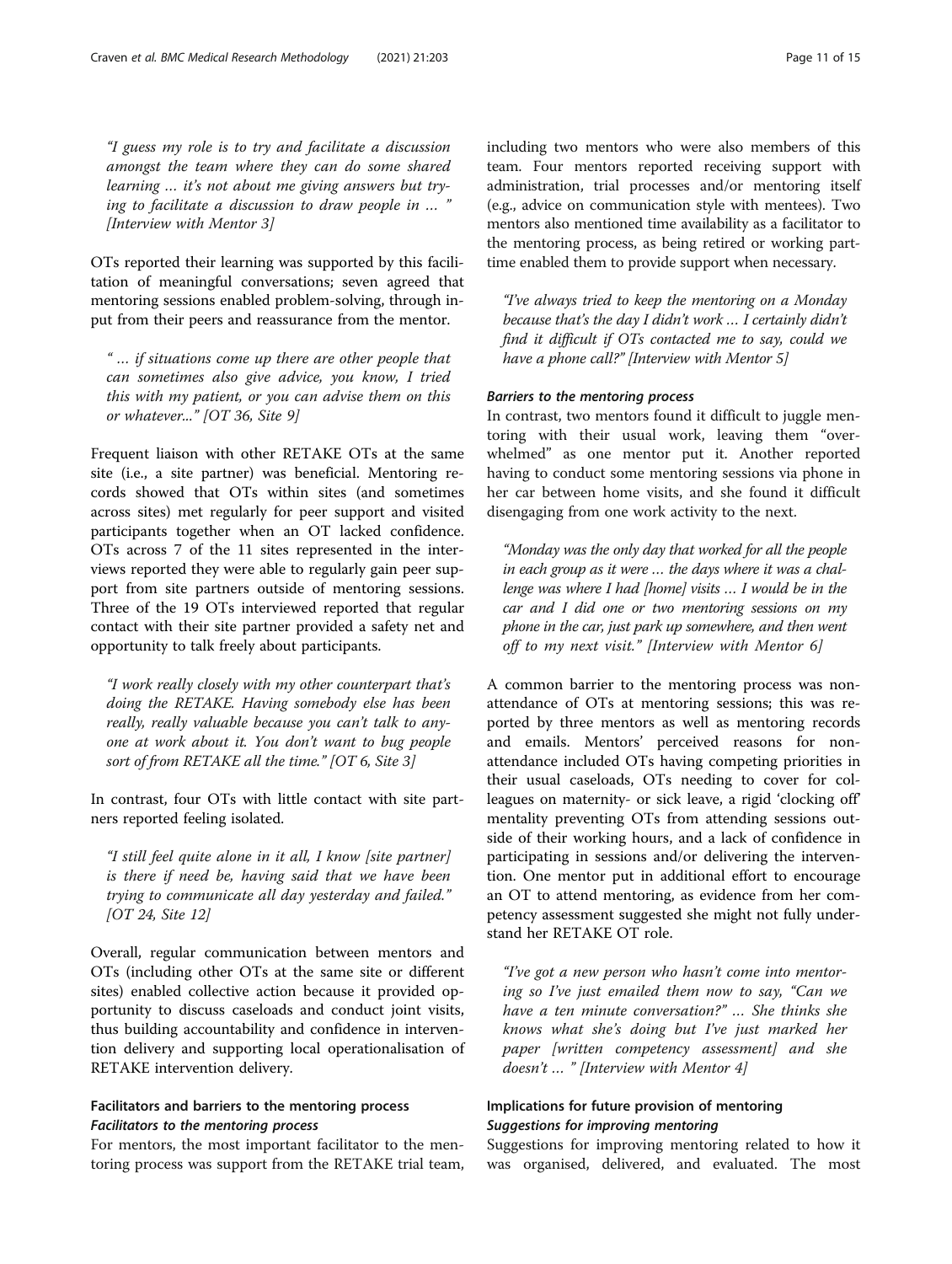common suggestion from mentors was that it should occasionally occur face-to-face, because it was easier to detect more when communicating this way. Other suggestions included arranging mentoring by site, mentors receiving feedback from OTs, formal evaluation of OTs' letter-writing, and meetings between mentors to share experiences and discuss OTs' training needs.

"whether we look at training needs because … as they [OTs] get into the process of the RETAKE, that's when they're recognising the skills lack in certain areas and whether we can offer any form of training" [Interview with Mentor 5]

Two of the 19 OTs felt there was insufficient time to discuss caseloads in a 60-min mentoring session; and felt the time could have been structured more efficiently. Four OTs felt mentoring would work better in group format, whilst three others felt it would work better as one-to-one sessions between mentors and OTs.

# Future provision of mentoring alongside complex intervention delivery

Among OTs, mentoring was considered essential in supporting complex intervention implementation in a trial context. Fourteen of the 19 OTs interviewed stated that a mentoring system would be needed alongside future roll-out of a similar VR intervention.

"But for me, if a trial is introducing a new way of working with therapists that involves a complex intervention, I would say it's extremely valuable to have a mentoring system in place." [OT 5, Site 3]

One mentor expressed concern that if mentoring was not rolled out alongside similar complex interventions in NHS settings, the pressures of new referrals would result in the intervention becoming "watered down." She stated that adequate mentoring support would be needed to ensure those delivering the intervention did not withdraw too soon and were equipped to handle novel situations and challenges. Half of the mentors explained that how mentoring would be set up and paid for, and who would be suitable to provide mentoring within the contexts of local organisations were key for consideration in future trials.

"the likelihood is that there are going to be local issues that have to be solved. So, either somebody externally has to come in and champion those and try and sort those out, or you have to have internal champions who are willing to think about those implementation issues and look at various different ways that they can be solved from within the organisation." [Interview with Mentor 1]

Due to the large number of OTs potentially delivering the intervention at any given time, four OTs suggested a future regional hierarchy based on skillset, whereby the more experienced OTs train and support the less experienced OTs. Four OTs also suggested they themselves could act in a mentoring/supervisory role.

# **Discussion**

Little guidance exists regarding how best to upskill and support those delivering complex interventions to ensure implementation fidelity and robust trial outcomes. In the UK, adequate trial-focused training and support for NHS staff may mean trial findings are more contextually relevant and translate more easily into real-world clinical practice. This study examined mentoring provided to OTs delivering a complex VR intervention to stroke survivors in NHS settings. The aims were to explore mentors' roles in supporting intervention delivery and implementation fidelity; and to explore factors affecting the mentoring process and intervention delivery.

## Mentors roles

Mentors' roles included supporting OTs with coherence, cognitive participation, and collective action through advising them on adherence to core components of the RETAKE intervention, such as commencing intervention early, individual tailoring, communicating with stakeholders, and avoiding discharge of participants immediately following return to work (typically the endpoint of usual NHS rehabilitation). Over half of OTs interviewed felt that mentoring facilitated their intervention delivery through provision of advice and best practice examples, suggesting that they valued mentors' expertise and saw them as opinion leaders in VR. Similarly, in a Cochrane review [[18](#page-14-0)] health professionals' compliance with evidence-based practice improved on average by 10.8% when they received input from opinion leaders. Mentors also engaged in cognitive participation by facilitating independent problem-solving among OTs when issues arose, which is important because it encourages new thinking styles, behaviours, and independence among mentees [[37\]](#page-14-0). Both OTs and mentors saw value in mentoring being provided alongside future complex intervention delivery to ensure fidelity, providing further support for use of opinion leaders [[4,](#page-13-0) [38](#page-14-0), [39\]](#page-14-0); and these findings may be replicated in future trials. RETAKE mentoring aligns with the UK government's vision for clinical health research [\[40](#page-14-0)], which includes empowering staff to contribute to NHS clinical research and innovative research designs incorporating virtual processes and technologies (e.g., RETAKE mentoring was delivered via teleconference or Microsoft Teams).

Mentors also supported OTs with coherence and cognitive participation, through advising on trial processes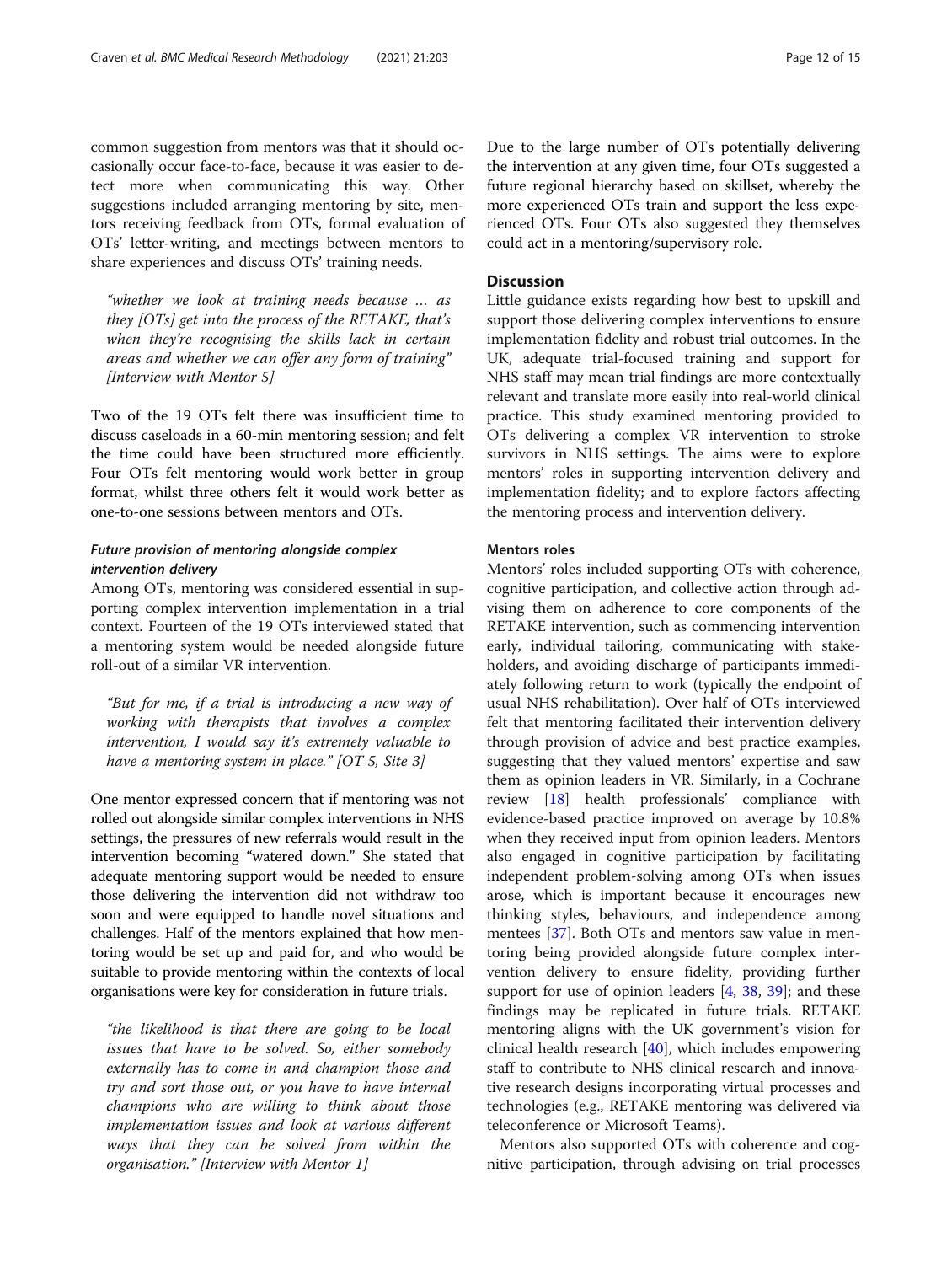relating to trial documentation completion, contamination, and recruitment. Support with trial documentation completion appears a novel finding in research, noteworthy because complicated trial documentation has been cited a key barrier to clinicians participating in practice-based research [[41,](#page-14-0) [42\]](#page-14-0). Incomplete or missing trial documentation could have influenced accuracy of findings from RETAKE's embedded economic and process evaluations. Mentors additionally engaged in collective action by alerting the trial team to potential contamination issues as they arose, reducing risk of minimisation of difference between trial arms [\[43](#page-14-0)]. Recruitment in sites was unofficially paused at times due to limited capacity of recruiting staff and was difficult to manage from the trial management perspective. Mentors helped by engaging in cognitive participation, i.e., through defining strategies with OTs to increase and sustain recruitment. Similarly, in a VR study using an identical mentoring model to RETAKE [[5\]](#page-13-0), mentoring gave timely insight into trial-related issues, enabled quick responses to support intervention delivery and facilitated implementation fidelity within OTs' local contexts.

# Factors affecting the mentoring process and intervention delivery

Barriers to delivering the RETAKE intervention with fidelity included heavy usual caseloads and staff shortages. Similar issues were reported as barriers to nurses' delivery of a family violence screening and care model [\[44](#page-14-0)]. The authors linked these barriers to key people not being involved to motivate and organise people and collectively define actions needed to sustain intervention delivery (i.e., lack of cognitive participation). Similarly in RETAKE, unsupportive managers pressurised OTs to prioritise UC over RETAKE or even drop out of RE-TAKE altogether, demonstrating lack of cognitive participation and collective action. These managers may not have developed coherence and lacked understanding of the potential benefits and differences of the RETAKE intervention compared with UC, possibly due to limited research experience. In future trials, trial-related managerial issues should be highlighted to the trial team, so that NHS managers can be educated on research processes and actions needed to sustain local intervention delivery. Importantly, the above findings suggest that RETAKE mentors took on roles akin to PIs and service managers, engaging in cognitive participation and collective action early on, e.g., to support trial processes and advise on interactions with managers to operationalise local RETAKE intervention delivery.

RETAKE mentors were funded through research budgets, but to ensure successful future roll-out alternative methods of resourcing this support would require consideration. Some OTs suggested a regional hierarchy based on skillset, whereby more experienced OTs train and support less experienced OTs. If the experienced OTs were considered opinion leaders their input could facilitate cost-effective intervention delivery, where funding for mentoring could be offset by savings through effective implementation. Such an approach would require justification and testing through implementation

Another point to consider is how future suitable mentors would be selected and upskilled. RETAKE mentors received training on the mentoring process and benefitted from attending RETAKE intervention training to improve their understanding of training, trial processes, the intervention, and OTs' backgrounds. It is uncertain how this training would be funded and delivered within or across local contexts. The Royal College of Occupational Therapists (RCOT) trained health and work champions (i.e., opinion leaders) to deliver training to other staff within local organisations, enabling them to deliver brief VR advice to patients wishing to return to work  $[46]$  $[46]$ . It is possible professional bodies could train future mentors using similar methods. However, it remains unclear which mentoring model would be most effective alongside wide-scale roll-out of RETAKE or similar complex interventions. In RETAKE mentors with concurrent clinical roles struggled to balance mentoring and clinical workloads. Others with protected time for mentoring experienced no problems, which is an important consideration for future research.

# Strengths and limitations

research [\[45](#page-14-0)].

This research had multiple strengths. Firstly, the thematic analysis of qualitative data in this study followed a systematic multi-step approach and included standard measures in order to increase rigour and trustworthiness.

The use of NPT as a sensitising framework for interpreting findings is considered a strength, as it offers insight into the mechanisms that may affect implementation of this intervention in the future.

We acknowledge that the sample of mentoring records and emails which were analysed covered a set time period which, although large, did not include data from later stages of the trial such as issues around closing sites or impact of the COVID-19 pandemic. The sample size of 6 mentors and 19 OTs can be considered small in relation to the size of the RETAKE trial. However, it included all of the mentors and at least one OT from each site and from different time points in the intervention delivery process. These recruitment methods, using purposive sample, together with the methods of analysis and use of NPT suggest that this sample generated data which are likely to be transferable to similar studies and settings [[47\]](#page-14-0).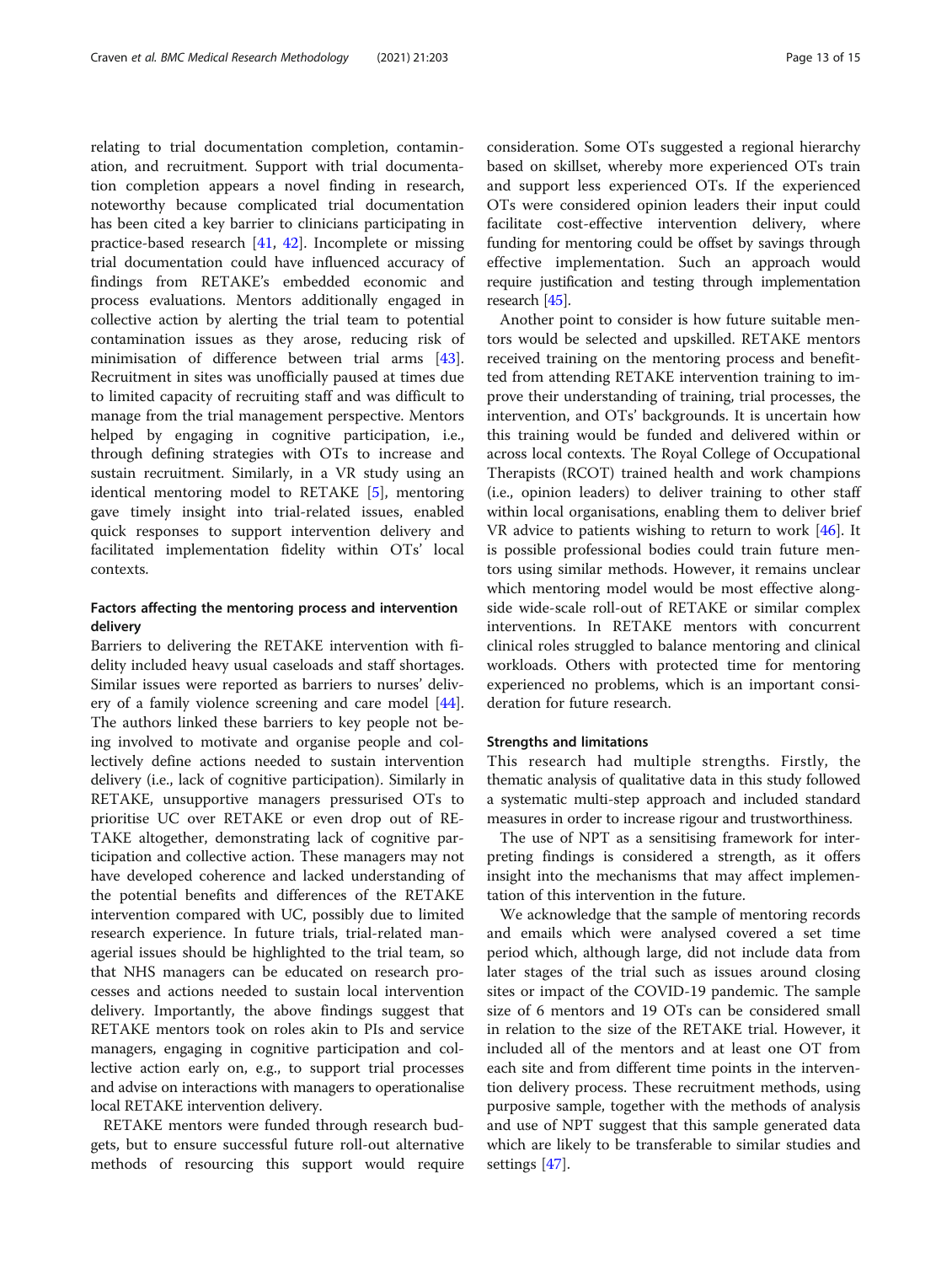# <span id="page-13-0"></span>Conclusion

Little guidance exists on how best to support those delivering complex interventions to ensure robust trial outcomes and implementation fidelity. Study findings indicated that RETAKE mentoring enhanced trial recruitment, improved OTs' understanding of- and adherence to trial processes, supported implementation fidelity and intervention delivery, and aided OTs' development of problem-solving skills. It remains unclear to what extent RETAKE OTS would have been able to deliver the intervention without mentoring support or how this might have impacted implementation fidelity. Successful implementation of mentoring alongside such interventions may increase the likelihood of intervention effectiveness being observed and sustained in real-life contexts. Further research is needed to investigate the benefits of this approach for other complex interventions, including how mentors could be selected, upskilled, funded and mentoring provided to maximise impact. To ensure those implementing new complex interventions into clinical settings invest in the whole package, the clinical- and cost-effectiveness of mentoring as an implementation strategy and its impact on fidelity require testing in a future trial.

#### Abbreviations

FRESH: Facilitating Return to work through Early Specialist Health-based interventions; NHS: National Health Service; NPT: Normalisation Process Theory; OT: Occupational therapist; RA: Research Assistant; RCOT: Royal College of Occupational Therapists; RETAKE: RETurn to work After stroKE; SMS: Short Message Service; VR: Vocational Rehabilitation

#### Supplementary Information

The online version contains supplementary material available at [https://doi.](https://doi.org/10.1186/s12874-021-01382-y) [org/10.1186/s12874-021-01382-y](https://doi.org/10.1186/s12874-021-01382-y).

| <b>Additional file 1.</b> |  |
|---------------------------|--|
| <b>Additional file 2.</b> |  |
| <b>Additional file 3.</b> |  |
| <b>Additional file 4.</b> |  |

#### Acknowledgements

The authors wish to thank Ruth Tyerman, Jane Terry, Yash Bedekar and Joanne Hurford for acting as mentors during the RETAKE trial and for contributing to the study's data collection. The authors would also like to thank Jane Terry for her comments regarding this paper.

#### Authors' contributions

KR and CM conceived the process evaluation study. KR, JH, and JP designed the mentoring approach. KR approached and recruited mentors for the RETAKE trial. JH and JP designed the mentoring training materials and delivered training to the mentors; JH, JP and RT acted as mentors during the RETAKE trial. KC and SC conducted interviews with the mentors and completed the interview analysis. RC conducted interviews with the RETAKE OTs, and KP and RL completed the interview analysis. KC and RC extracted all data from the mentoring records and emails; SC, RL, and KC completed the qualitative analysis of their content, and KC and KP completed the quantitative analyses. KC examined findings across all analyses to identify key findings to be reported; JH, JP, KR, KP, DC, SC, RL and CM had knowledge of the findings beforehand and reviewed KC's suggestions. KC and JH drafted the manuscript; JP, KR, KP, DC, SC, RL, CM, RC and RT commented on and approved the manuscript. The authors read and approved the final manuscript.

#### Funding

This article presents research funded through the National Institute for Health Research (NIHR) Health Technology Assessment programme (ref: 15/ 130/11). The views expressed herein are those of the authors, not necessarily the NIHR, the Department of Health and Social Care, or the NHS. During the funding application procedure the trial protocol (containing information about the design of this study) was peer reviewed and feedback provided. The funders had no further input on the study's design, collection of data, analysis, data management, interpretation and writing up results, nor the decisions concerning publication.

#### Availability of data and materials

Upon completion of the RETAKE study, all data from the embedded process evaluation will be archived at the University of Nottingham. Any party may apply to the corresponding author for access to the data. Access will be governed by an information governance committee formed between The University of Nottingham and the University of Leeds.

#### **Declarations**

#### Ethics approval and consent to participate

Ethical approval was obtained through the East Midlands – Nottingham 2 Research Ethics Committee (Ref: 18/EM/0019) and the NHS Health Research Authority. Prior to taking part in the trial, stroke survivor participants provided written consent for their documentation to be shared to inform the process evaluation. Consent procedures for mentors and OTs have been described in the methods section of this paper.

#### Consent for publication

All consent forms included permission for publication of any information gained through the individual's participation.

#### Competing interests

The authors declare that they have no competing interests.

#### Author details

<sup>1</sup> Rehabilitation & Ageing Research Group, Injury, Inflammation and Recovery Sciences, School of Medicine, University of Nottingham, Nottingham NG7 2UH, UK. <sup>2</sup>School of Population Health & Environmental Sciences, King's College London, Addison House, London SE1 1UL, UK. <sup>3</sup>Academic Unit for Ageing and Stroke Research, Leeds Institute of Health Sciences, University of Leeds, Woodhouse Lane, Leeds LS2 9UT, UK.

#### Received: 28 April 2021 Accepted: 28 August 2021 Published online: 03 October 2021

#### References

- Walker MF, Hoffmann TC, Brady MC, Dean CM, Eng JJ, Farrin AJ, et al. Improving the development, monitoring and reporting of stroke rehabilitation research: consensus-based core recommendations from the stroke recovery and rehabilitation roundtable. Int J Stroke. 2017;12(5):472–9. [https://doi.org/10.1177/1747493017711815.](https://doi.org/10.1177/1747493017711815)
- 2. Dopp CME, Graff MJL, Teerenstra S, Adang EMM. Nijhuis-van der Sanden MWG, Olde Rikkert MGM, et al. a new combined strategy to implement a community occupational therapy intervention: designing a cluster randomized controlled trial. BMC Geriatr. 2011;11(1):13. <https://doi.org/10.1186/1471-2318-11-13>.
- 3. National Institute for Health Research (NIHR). Clinical trials guide for trainees: guidance to support NIHR trainees interested in getting involved in clinical trials. 2015. [https://www.nihr.ac.uk/documents/clinical-trials-guide/20595.](https://www.nihr.ac.uk/documents/clinical-trials-guide/20595) Accessed 15 March 2021.
- 4. Holmes JA, Logan P, Morris R, Radford K. Factors affecting the delivery of complex rehabilitation interventions in research with neurologically impaired adults: a systematic review. Syst Rev. 2020;9(1):268. [https://doi.](https://doi.org/10.1186/s13643-020-01508-1) [org/10.1186/s13643-020-01508-1.](https://doi.org/10.1186/s13643-020-01508-1)
- 5. Radford KA, Sutton C, Sach T, Holmes J, Watkins CL, Forshaw D, et al. Early, specialist vocational rehabilitation to facilitate return to work after traumatic brain injury: the FRESH feasibility RCT. Health Technol Assess. 2018;22(33).
- 6. Craig P, Dieppe P, Macintyre S, Michie S, Nazareth I, Petticrew M. Developing and evaluating complex interventions: the new Medical Research Council guidance. Int J Nurs Stud. 2013;50(5):587–92. [https://doi.](https://doi.org/10.1016/j.ijnurstu.2012.09.010) [org/10.1016/j.ijnurstu.2012.09.010.](https://doi.org/10.1016/j.ijnurstu.2012.09.010)